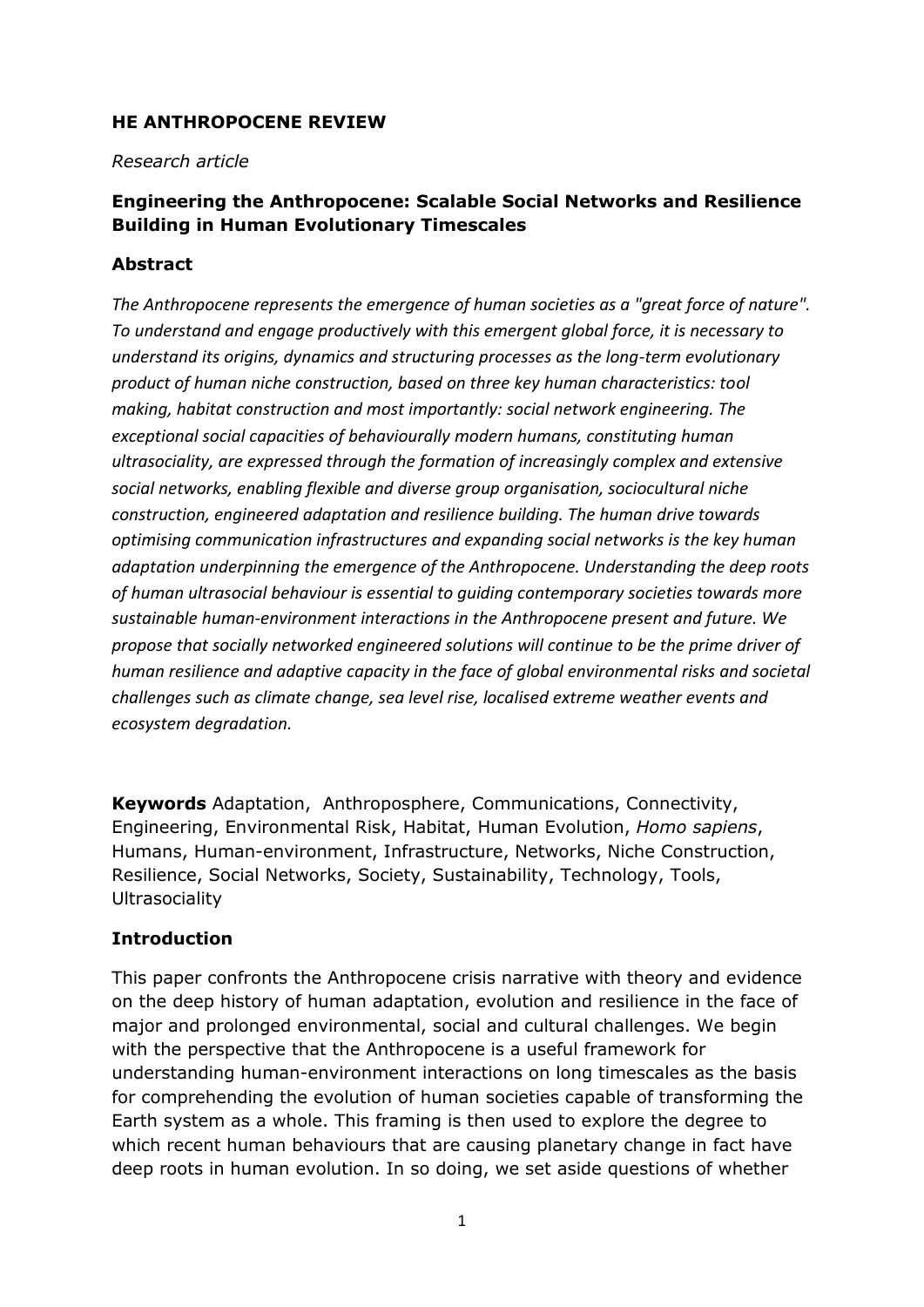the Anthropocene is an appropriate rubric for understanding anthropogenic global change and its timing (e.g. Head 2014;Lewis and Maslin 2015; Waters et al. 2016; Zalasiewicz et al. 2012), to focus on the premise that framing the human condition and human-environment relationships in deep evolutionary time facilitates a more robust comprehension of what humanity has done, and will likely continue to do, with Earth. Ultimately the goal is a framework within which humans, and their effects on the Earth system, can be understood both through the agency of individuals and, more importantly, as the emergent global force of a social species dependent on cooperation to survive and thrive.

Examining the longer trajectory of human sociocultural evolution may also help to move Anthropocene debates beyond the perpetuation of unhelpful humannature dichotomies. The geologic history of human alteration of ecosystems and climate promises to frame more nuanced examinations of Anthropocene beginnings that do not lose sight of the continuity between human social and cultural evolution and other natural processes. There is no necessary schism between the human communities of the past, envisaged as living in closer harmony with nature, and the current situation today (Ellis 2015). Examples and evolutionary frameworks from the prehistoric archaeological record will demonstrate that the building blocks of the Anthropocene can be traced into the Pleistocene and before. It is a perspective that views the contemporary scale and complexity of human systems and their transformation of Earth systems as merely the most recent instantiation of the cultural evolutionary capacities of behaviourally modern humans, both individually and collectively.

If there is no distinct break with the past, why engage with the Anthropocene? In our view, placing humans within the context of planetary and evolutionary timescales enables useful scientific investigation to better understand the past, present, and most importantly, the future possibilities of human social change. It is the only perspective which brings the many trajectories of human societal behaviour into focus in terms of its global development by connecting its deep past, immediate present and possible future pathways. If the Anthropocene remains no more than a debate about the timing of human geologic influence, it will miss the broader opportunity to increase understanding relevant to societal adaptations to environmental change (such as sea-level rise and climate change) and to aid in collective decision making on building resilience to environmental risk and ultimately the efforts of humanity to thrive. If Anthropocene conception can go beyond the notion of a step change in human control of the Earth system, then the record of the human deep past, as provided by the science of archaeology (Kirch 2005; Smith and Zeder 2013; Boivin et al. 2016; Ellis et al. 2016), might tell us something about the building blocks on which the structural complexity and exceptional capacities of human society are built and point to pathways towards improving future societal outcomes from different perspectives.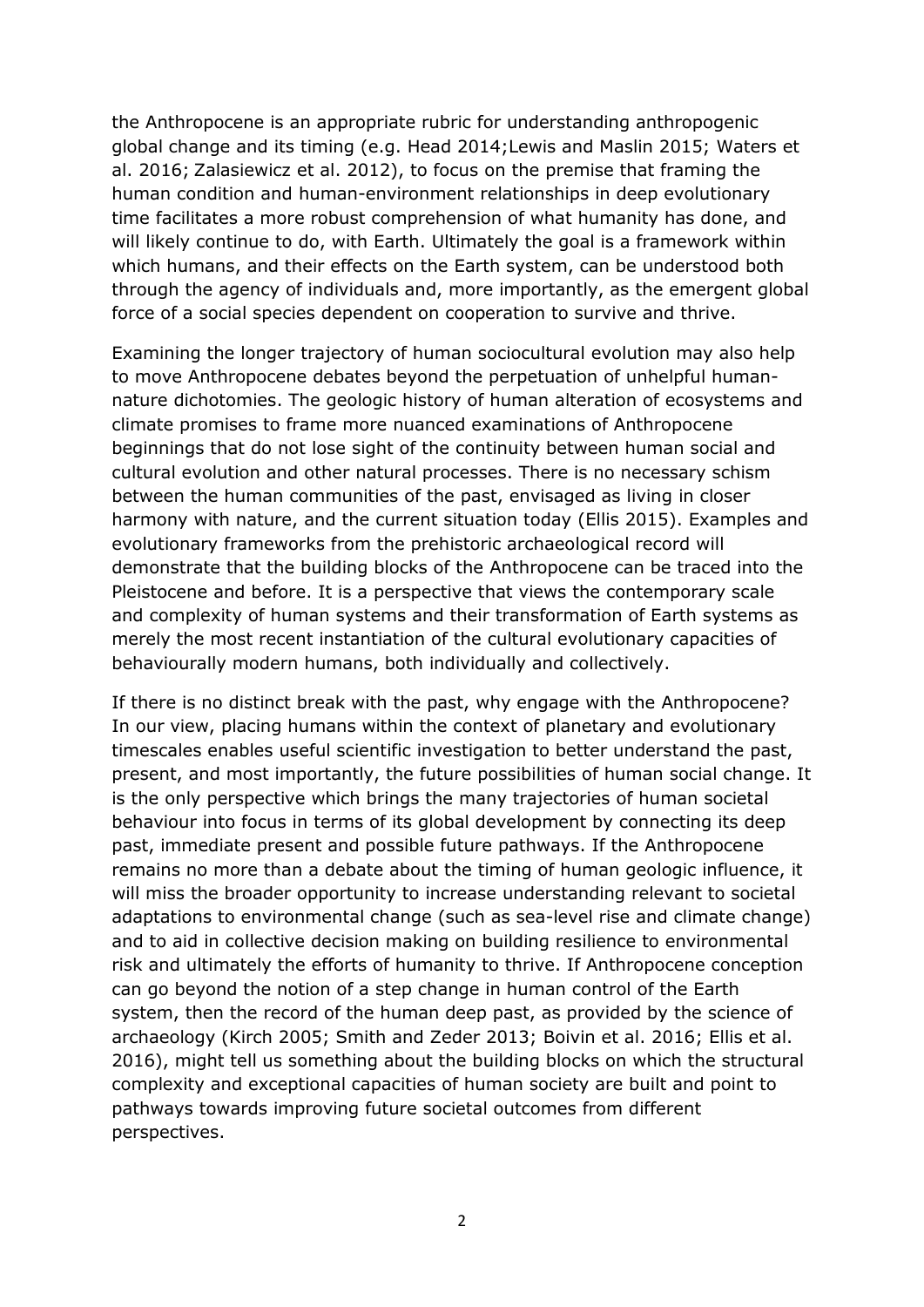In this paper we review the human evolutionary path with reference to three themes: humans as tool makers, humans as habitat engineers and humans as social network engineers. Against each we examine the role these deep human abilities, maintained culturally and socially, have in shaping the present world. In consequence we bring into focus the unique human drivers of planetary change and their first emergence in evolutionary time among our primate ancestors, other primate species, and extinct *Homo* species. We find that the exceptional global spread and thriving of *Homo sapiens* is the trajectory of an intensely social primate capable of culturally-defined group organisation and niche construction at increasing scales (Figure 1). We identify, at the core of this process, the emergence of cooperatively engineered adaptations which enable social resilience building. We propose that communication of information and resources, as ever expanding networks within and among social groups, has been a key and much overlooked driver of evolutionary trajectories leading to the Anthropocene. Finally, we reflect on the learnings for sustainability and resilience building that can be taken from this fresh perspective and how this new insight might help to meet the unprecedented 21st Century challenges of environmental change and increased environmental risk.

## **The Long Engineered Drive to a Sociocultural Niche**

#### *Humans as tool makers*

Humans share tool making with a wide range of other organisms crossing not only species but order boundaries (Beck 1980; Boesch and Boesch 1990; Emery and Clayton 2004). Tool use, when defined simply, can be taken to mean the use of an object or material outside of the body of an organism to manipulate another object or aspect of the organism's environment. Rather than summarise the literature on tool use across all planetary organisms we feel it is useful to focus on how primate, and ultimately, human tool use is developed and maintained within a sociocultural context. Observations of primate tool use indicate that innovation, experimentation and transference of skills within a complex social context makes primate tool use an especially rich, flexible and dynamic adaptation (Matzuzawa 2001).

Evidence for human tool use can now be pushed back on archaeological grounds to around 3.3 million years (Harmand et al 2015), with relatively abundant evidence for its presence from 2.6 million years ago (Semaw 2003). However, the simple flake tools which comprise this record already speak of a much deeper evolutionary history. Given the demonstrable presence of tool-use amongst late *Australopithecine* species, or those of the early *Homo* genus, and the fact that we share the use of tools with other primate species, it is not unreasonable to consider that both the last common ancestor of human and other ape species was also a tool-using organism.

While the evolutionary architecture for tool-use form a range of inherent physical attributes encoded in DNA (e.g. evolution of the hand, eye and shoulder; Marzke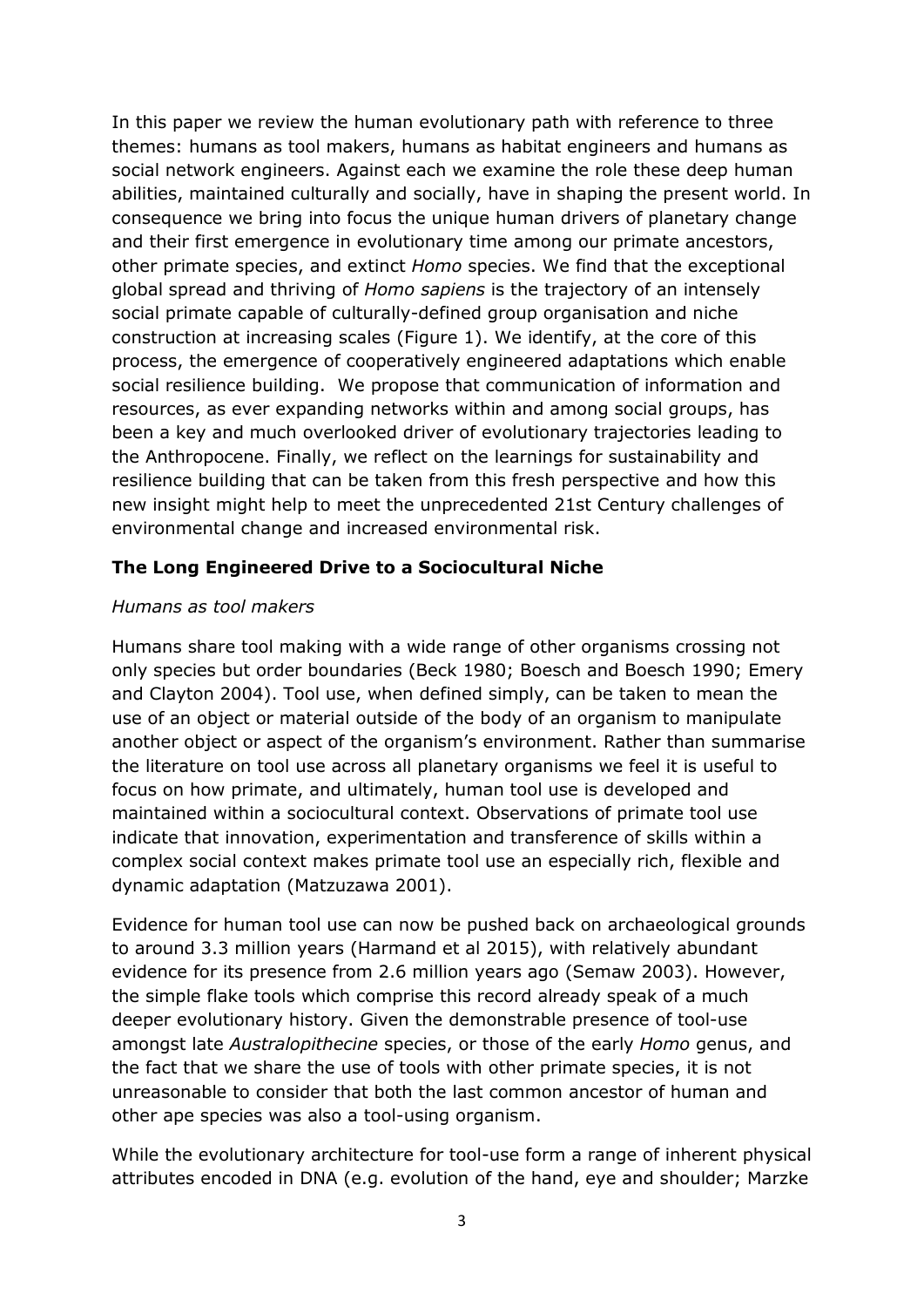1997), tool use and the tools themselves do not. Observation of primate behaviour and cross groups comparisons have shown clearly that primate tool use is a learned behaviour, discovered through experimentation and then disseminated to the wider group through mimicry, observations and directed teaching (especially of infants by adults; Boesch 1991). The methods of transmission for tool using behaviour are therefore not genetic, but cultural, the result of social learning (Lycett et al 2009). Understanding the processes of transmission of cultural concepts such as tools, and their ability to change and mutate over time in response to changing conditions, has led some to invoke Darwinian processes of cultural evolution at work in parallel to biological evolutionary processes (McGrew 2004; Laland and Brown 2011; Mesoudi et al 2006).

We should consider here the pace of tool development and the specificity of cultural evolution relative to biological evolution. In this regard, we observe that *Homo sapiens* now transfer a significant fraction of their 'evolutionary' information outside of DNA (Gillings et al 2016). This information is acquired in a different manner and reproduced in a sociocultural context; i.e in the case of tools, humans invent a tool and the ability to make it is transferred down the generations without DNA. *Homo sapiens* improve tools from generation to generation by working with them, such that innovations, or 'improvements', are rarely a result of a random error, as opposed to genetic mutations. In this way the evolution of human capabilities can be many orders of magnitude faster than evolution with DNA (Mesoudi et al 2006).

But viewing primates, early humans, or behaviourally modern species of *Homo sapiens* as simply cultural tool makers, capable of meeting challenges through innovation and improvement on existing technological solutions, is missing a crucial point. Tools and technology have probably accompanied us on our evolutionary journey for millions of years. Given such immense time scales we need to be aware of the complex relationship between ourselves as organisms and our cultural/technological heritage. The point is that technology, as a key form of cultural adaptation, has had and does have the ability to alter profoundly the trajectory of our evolutionary path; tools and technology from this perspective are supported by humans, but also exist as platforms for cognitive and anatomical development as well as the broadening of the human ecological niche (Richerson and Boyd 2005; Ellis 2015; Henrich 2015).

Excellent examples of this relationship are provided by the earliest Stone Age technologies and their spread across the old world. The first evidence for flaked stone tool use in the archaeological record, from the Lomekwi 3 site, West Turkana, Kenya at 3.3ma, appears to be associated with relatively wooded landscapes and plant processing cannot yet be ruled out as the use to which these early flaked tools were put (Harmand et al 2015). Claims for bone with stone tool cutmarks have been made for the same time period at Dikika, Ethiopia (McPherron et al 2010) but it is not until after a million years later in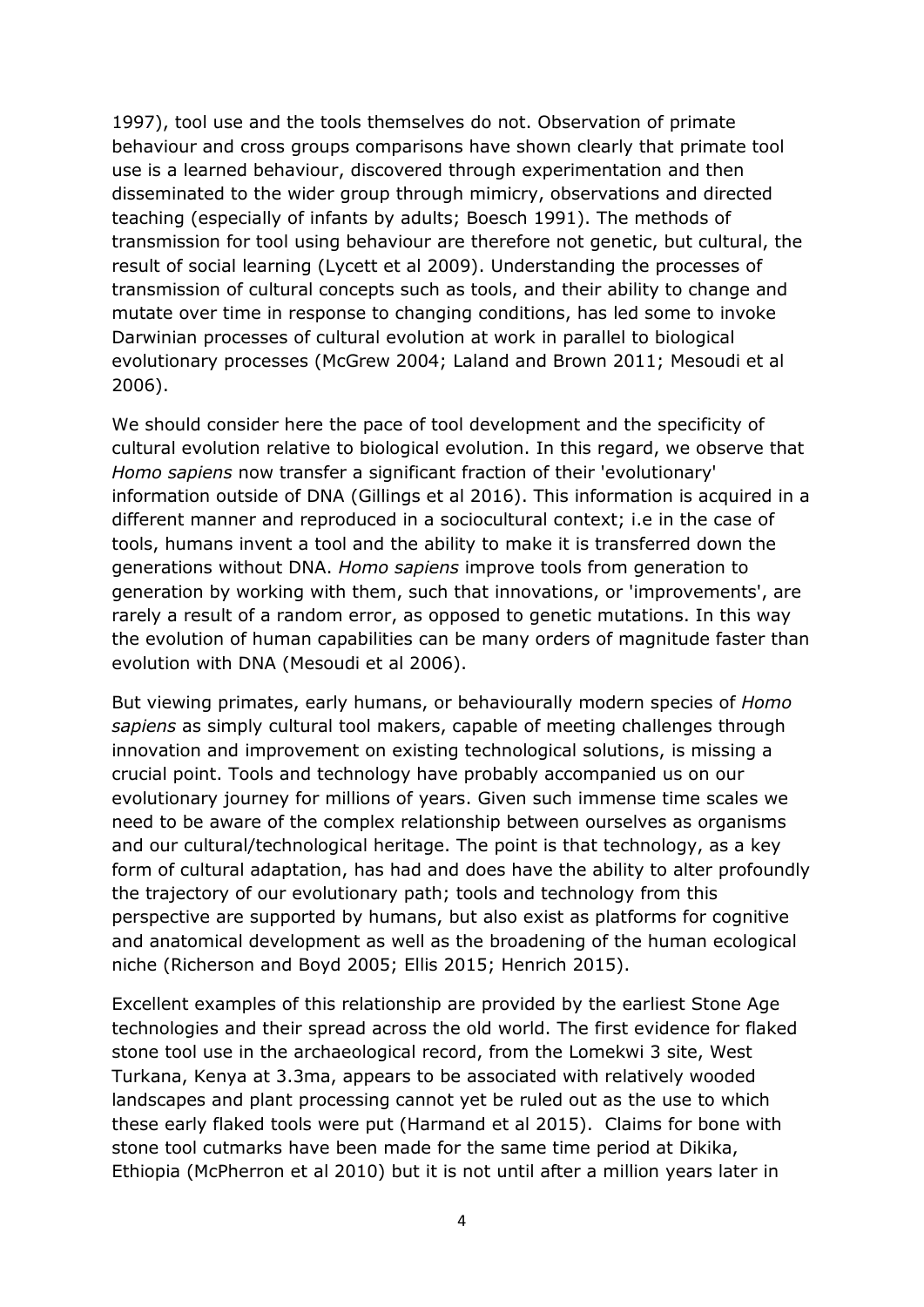the Oldowan that we get more prevalent evidence for early hominins as scavengers, using the sharp edges of flaked tools and robust percussors to break into and extract protein and fat remaining on carcasses left by predators (Blumenschine et al 1987). This apparently simple behaviour seemed to be enough to allow effective exploitation of open grassland habitats (Levin et al 2004), which were at the time becoming more prevalent with a cooling and drying global environment (Bobe and Behrensmeyer 2004). But longer term, efficient adaptation to these emerging environments seems to have taken more than just tool use and technology, in this regard we start to see the development of an evolutionary trajectory from late Australopithecus, through the early human species *Homo habilis* and *Homo rudolfensis,* towards a more modern looking, tall and relatively large brained human *Homo erectus* by 1.8 million years ago (Leakey et al 2012). The physical adaptations: increased height, potentially reduced gut size and increased brain size, as well as loss of body hair, are all understandable as adaptations to open environments and possibly a move to a more protein-rich dietary regime (Ungar 2012). Tool use sits at the heart of this process, allowing access to food in an expanding ecological grassland niche, as well as to a food stuff which, in requiring less gut size to digest, had possibly freed up metabolic energy for human brain growth (Aeillo and Wheeler 1995; Aeillo 1997).

By this stage, and possibly for millennia before, human evolution had taken place within a culturally evolving social and technological environment (Richerson and Boyd 2005; Sterelny 2011; Henrich 2015). Humans, from their earliest emergence as distinct primate genus, may have been obligate toolassisted apes, no longer capable of thriving as species without technological solutions to food acquisition and perhaps other aspects of primate life. Humans identified by stone tools and their footprints show up in the cool climates of Northern Europe by 1 million years ago (Parfitt et al 2010). Here, away from their cradling niche of tropical grassland, but still presumably adapted in biological terms to warm conditions, we find them exploiting pine and birch forests of colder climates with simple stone tool kits. The technology we can observe, the stone tools, must be being used in different ways to adapt to environmental stresses presented by northerly latitudes (White 2006): potentially skins are being processed for clothing and processes emerging for acquiring animals at earlier stages in the predator food chain, perhaps even through the first expressions of tool assisted hunting. With an archaeological record so prejudiced against wooden or other organic objects we have to wait until after half a million years to start finding tools such as wooden spears (McNabb 1989) or bone hammers Roberts and Parfitt 1999), but we can predict on the basis of the rapid expansion of humans into new ecological niches and climatic zones, without radical changes to observable anatomy, that it was technological, cognitive and social adaptation rather than physical evolution that was driving adaptation.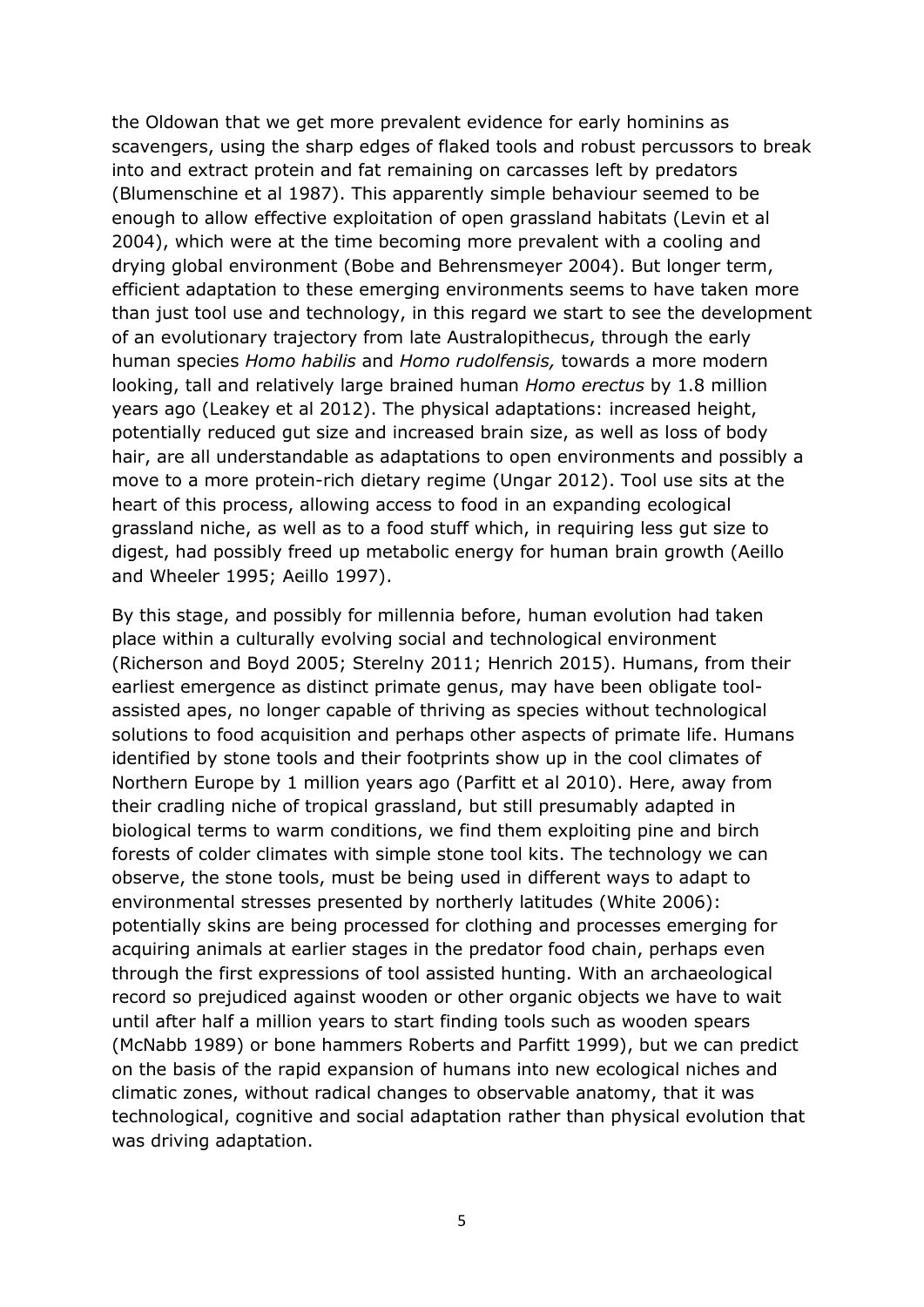The emergence and dispersal of the genus *Homo* has been largely reconstructed from a dataset of stone artefacts, plotted in space and time, supplemented by rare but informative fossils remains. But the evidence also shows how important technology, in providing an interface between early *Homo* and the environment, was pivotal in extending hominin range and success. Right from the very early stages of our evolutionary development, the relations of biology and technology were being negotiated in evolutionary time through the medium of sociocultural development. We would argue that what emerged, right up to the present days of the Anthropocene, was a situation where technology became ever more intimately tied and indivisible with the human condition.

#### *Early humans as habitat engineers*

But to consider early humans as merely tool makers is to look over their transformation of the environments they occupied. Biology would suggest that a highly social and technologically capable species might also be expected to engineer ecosystems within the landscapes they occupied from an early stage in their evolution. Allogenic ecosystem engineers are species that modify their environments through their behaviours, either singly or collectively (Jones et al 1994), and when these altered environments enhance or degrade their survival and reproductive success, this is termed niche construction (Odling-Smee, 2003; Erwin 2008; Matthews et al 2014). Examples of niche construction range from the microscopic, such as floating colonies of diatoms, through the tunnelling and nest building of slugs, caterpillars, earthworms and other invertebrates, to environmental alteration by termites, beavers and, of course, primates, all of which exhibit characteristics of ecosystem engineering and niche construction when their alteration of environments influences their adaptive fitness (Odling-Smee, 2003; Erwin 2008; Matthews et al 2014).

Early stone tool accumulations, close to locations where scavenging or hunting opportunities were abundant, have been described as 'stone caches', food sharing locales, or formations established through simple rules of strategic discard (Isaac 1978; Potts 1988; Schick 1992). In all these cases, stone tool accumulations indicate a form of niche construction which optimises resources, alters landscapes and potentially changes the later behaviour of hominins in response to encountering the accumulations. Such scatters, from their first appearance, would have effectively encoded information passively in the landscape, reduced risk and enhanced resilience (Pope 2002; Pope and Roberts 2005).

Human niche construction has also been invoked for human colonisation of northern latitudes where, without the use of fire, garments and other complex socially learned technologies, humans could not likely survive. Further evidence of engineering is clear in this setting, in the construction of wind breaks and shelters (Chu 2009; Bourguignon et al 2002), even though the presence of such structures is not visible archaeologically until after 500,000 years ago. More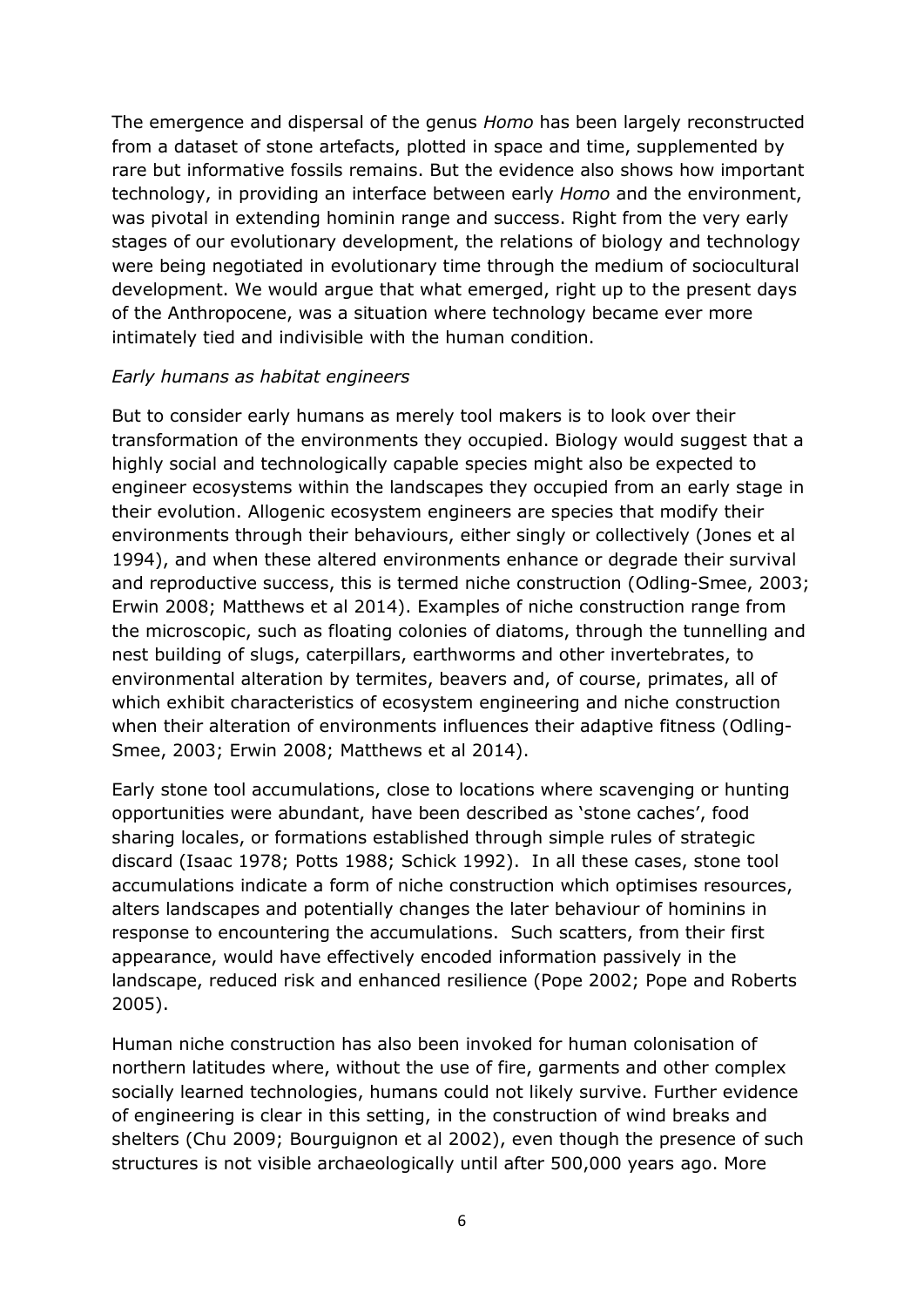elaborate shelters, sometimes spectacularly preserved and manufactured from the bone and tusks of large herbivores such as mammoth, are the preserve of sophisticated engineering behaviour by both anatomically modern humans and possibly Neanderthals (Pettitt 1997). Such shelters, considered alongside the evidence for more complex tent-like structures emerging in the Late Pleistocene, provide a basis for an ability to transform and extend environmental range through niche construction. In combination with the use of fire, present after 500,000 years ago (Roebroeks ab Villa 2011), and the environmental modification of caves (Henry et al 1996), Late Pleistocene humans can be seen to be engaging in ever more complex patterns of niche construction and resilience building as a part of their behavioural repertoire, including sociallylearned awareness of local hazards, reducing vulnerability, and enhancing the capacity of communities to cope with shocks in a range of scenarios.

Archaeological evidence in the form of plant and animal remains, charcoal, isotopic records and other legacies demonstrate that human hunter-gatherers long ago engaged in pre- and proto-agricultural land use intensification practices to support larger populations on the same land, including dietary broadening (eating more species once preferred megafauna were rare or driven extinct), burning vegetation to enhance hunting and foraging success (ecosystem engineering), processing plant and animal foods to enhance nutrient availability (cooking, grinding, etc.), and the propagation of useful species (Kirch 2005, Ellis et al. 2015; Boivin et al. 2016; Zeder 2016). As a side effect, these practices likely facilitated increasing reliance on grasses and other species that would later become crops, putting them on the road to domestication (Fuller 2010; Zeder 2016).

Pre-agricultural technologies for ecosystem engineering were much less productive than the agricultural technologies that replaced them. Nevertheless, they still enabled human populations to grow far beyond the capacity of unaltered ecosystems to support them. As populations grew, more intensive land-use practices were adopted to sustain them or populations migrated to areas with less intensive use including uninhabited wildlands. By the early Holocene, hunter-gatherers had expanded their populations across Earth's terrestrial surface and required early land use intensification processes to survive and to grow and lived mostly within ecosystems that had already been transformed by their ancestors to enhance their productivity, setting the stage for the rise of agriculture (Ellis 2015).

Agricultural populations grew more rapidly than those of hunter-gatherers, ultimately replacing them across Earth's most productive lands. Intensification continued, with long fallow shifting cultivation replaced by systems with shortened fallows, and eventually continuous cropping enhanced by the plow, irrigation, manuring and other increasingly productive land use technologies. Intensive agricultural systems gradually proliferated across Earth's most productive lands, supporting densely populated villages and eventually supplying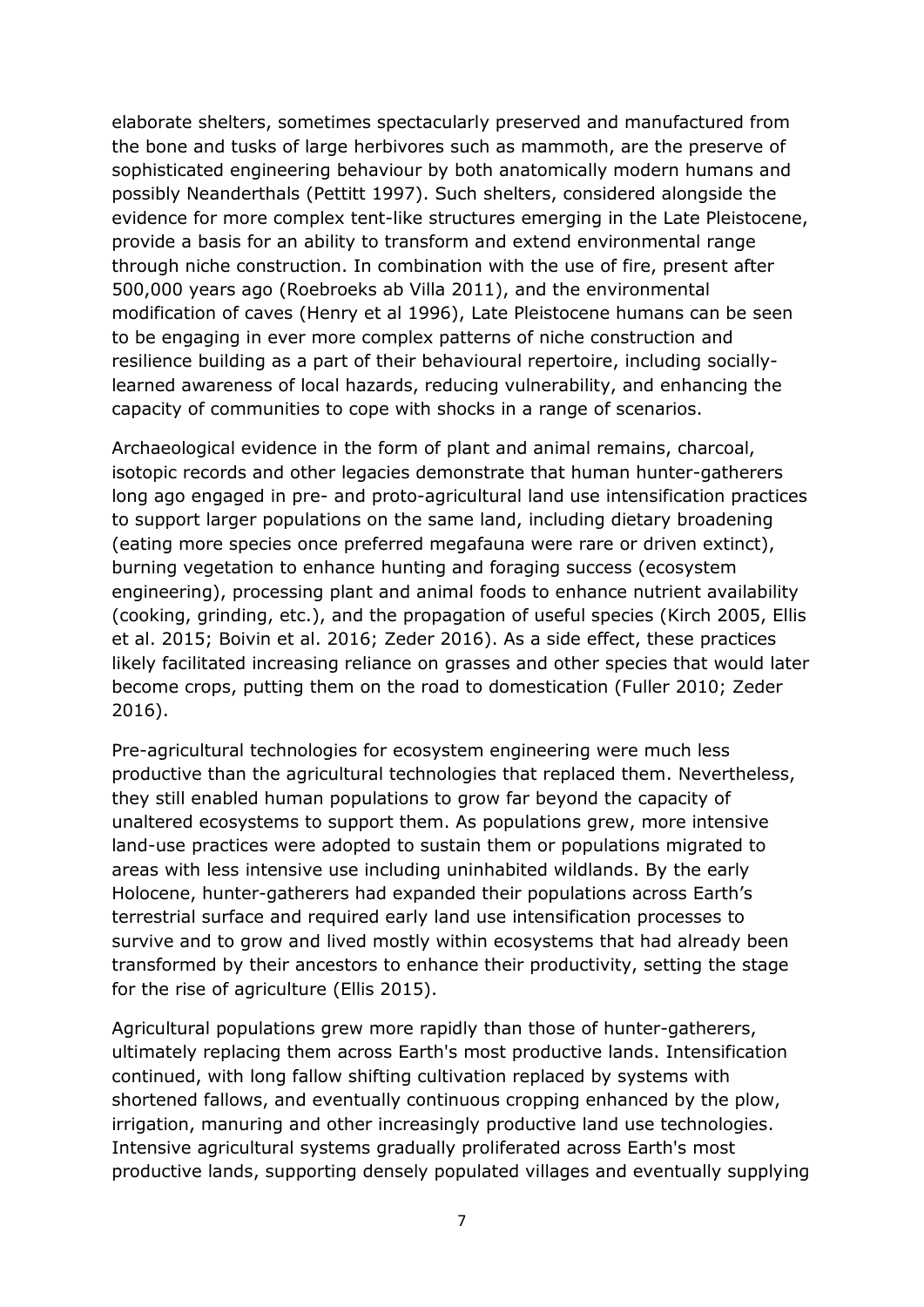food surplus to growing urban populations. As the demands of urban populations grew, they were sustained by ever larger scales of farming operations, trading systems, and technological institutions, ultimately leading to the high-yielding industrial "green revolution" land-use systems by the 1950s and continuing today, sustained by fossil energy and other industrial inputs (Ellis et al 2013). Industrial technologies, especially mechanization, have increasingly decoupled human labour from productivity growth in agriculture, thereby allowing the majority of human populations to live in urban areas for the first time. Increasing agricultural intensity has also helped maintain relatively slow increases in human use of land in the face of rapid population growth and progressively richer diets (Ellis et al. 2013).

From this perspective, we can track the evolutionary development of humans through the Middle to Late Pleistocene, into the Holocene and up to the present in terms of sociocultural niche construction, enabled through cooperative ecosystem engineering and embodying characteristics of social learning and resilience. From sustained colonisation of northern latitudes in the old world, and a move towards predation augmented by weapon systems, engineering on a habitat scale appears to form part of the package of human adaptation and facilitated the shift in ecological positioning of the species to both apex predator and dietarily flexible omnivore- an ecological niche of remarkable, if not unprecedented, breadth.

#### *Humans as social network engineers*

By the Late Pleistocene humans had already begun to extend further, into Australasia by 50,000 (Aubert *et al* 2014) years ago and the Americas by 16,500 years ago (Gobel *et al* 2008). Human groups were also becoming more complex in terms of sociocultural structure: with complex shelters exhibiting internal spatial organisation and physical structuring (Iakovleva 2014), social stratification developing (Trinkhaus et al 2104), more complex weapon systems (Brown et al 2012), diversity in diet (eg. Gutiérrez-Zugasti *et al* 2013; Langejans *et al* 2012), emergence of ceramics (Svoboda *et al* 2014) and elaborate and spatially extensive symbolic systems. The latter are evident by 60,000 years ago in South Africa and South East Asia (Aubert et al 2014; Henshilwood et al 2014) and recorded reaching Europe and Asia by 40,000 years ago *(d'errico and Stringer 2011).* These symbolic systems, based on repeated behaviours involving, for example, the creation of painted handprints, ceramic female figures, repeated motifs in animal art and abstract geometric design, reveal something profound: Late Pleistocene human groups over widely spaced time and space shared a repertoire of symbolic ideas which can be externalised on the landscape (caves, rock faces) or encoded into objects, sometimes with additional functional uses (Coward and Gamble 2008).

That this overtly symbolic behaviour emerges with the expansion of anatomically modern humans from Africa has led some authors to consider it the signature of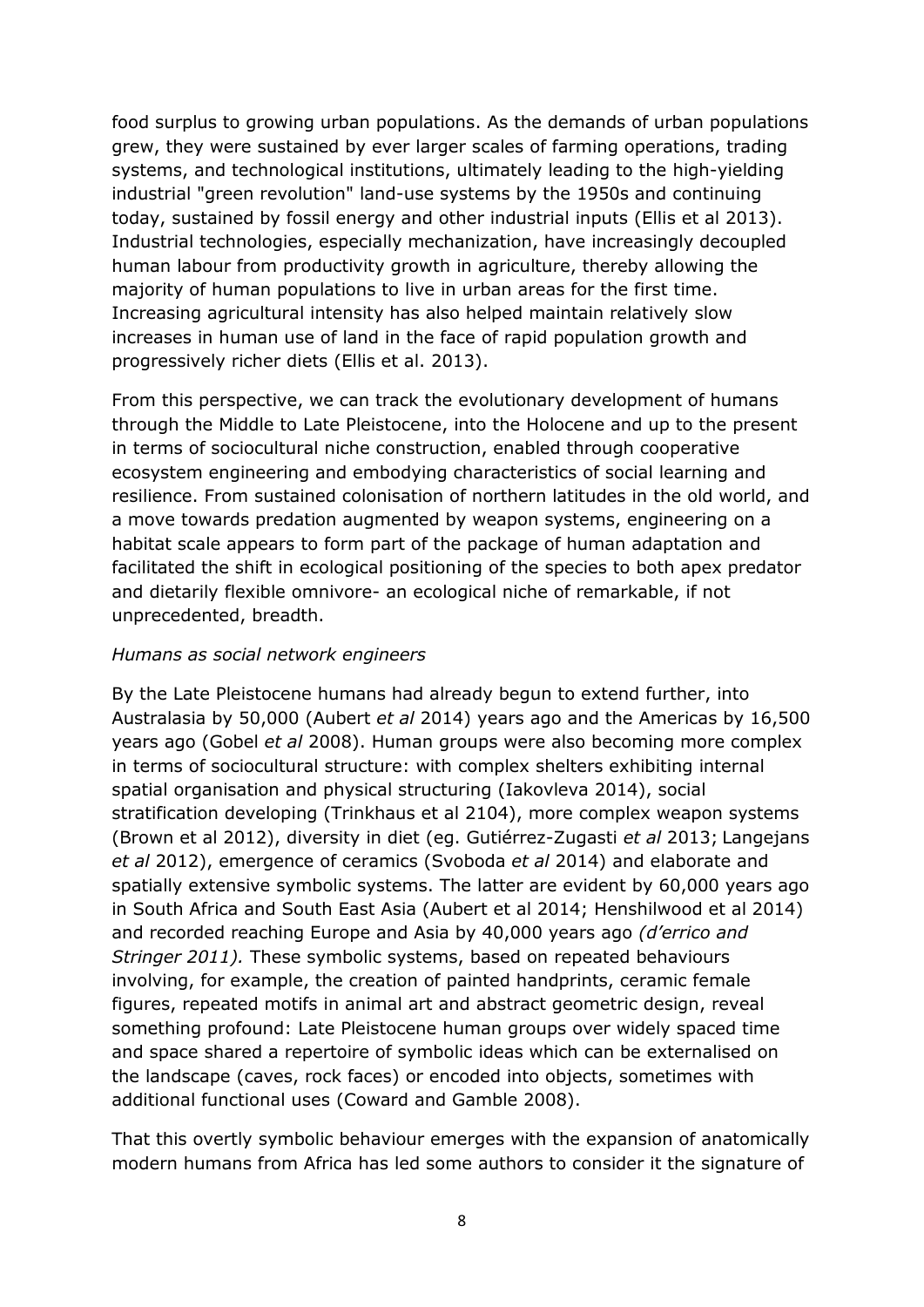a cognitive threshold being crossed, and to others as the product of larger and more connected human groups using symbolism to organise themselves within space and develop wider sociocultural networks. Trade across social groups, in critical resources such minerals for tool-making and symbolic prestige goods such as shell beads, also emerges at this time (Nowell 2010; Sterelny 2014). We suggest the importance of the latter is that it forms a pre-requisite for enhancing individual, group and community resilience in the face of external shocks that threaten the engineered niche and the challenges of living in complex social groups (Sterelny 2011, 2014; Waring et al. 2015), and the emergence of human ultrasociality (Hill et al 2009). Networks, especially those shown to be based on the long distance movement of objects or raw material, are key to the emergence of increasing potential for resilience. Such networks are one archaeological trace of the 'release from proximity' (Gamble 1998), which transformed the social trajectory of our genus towards the dislocated but connected world of the modern age.

The social brain hypothesis, which sees human cognitive development being driven by the challenges of thriving in ever larger social groups or engaging in more complex social behaviour provides a framework for understanding a key driver in human evolution and one shared by our closest relatives, the primates. From its origins as a theoretical body with Dunbar and Aeillo *(1993)*, through to elaboration in a human evolutionary context by Gamble, Gowlett and Dunbar *(2011),* the social brain hypothesis relates aspects of human evolution like niche broadening, population growth and the emergence of complex social behaviour as underpinning the development of humanity's unique cognitive abilities.

#### *Social upscaling and the Anthropocene*

More effective social grouping, communication and conflict resolution underpin human sociocultural networks, but why might understanding these networks be useful in approaching a concept so widely perceived as geological in domain as the Anthropocene? Given that, as we have outlined, human technological and engineering behaviour are underpinned by social and cultural learning processes, the degree to which innovations, adaptations and hybridisations of human technologies and engineered environments are promulgated and spread is effectively controlled by the speed and effectiveness of our social, information and physical networks (Henrich 2015; Hamilton et al. 2009). The complexity and scale of human sociocultural networks emerge from population numbers, social structure and our cognitive ability to maintain these networks effectively, creating a nexus of evolutionary drivers which appear to play out over time as a general trend towards increases in the scale and complexity of human societies and their technological capacities (Henrich 2015). The building blocks for this appear deep in human history, as evident in the indelible traces left on the landscape by our human ancestors, such as the large clusters of stone tools sometimes accompanied by butchered animal bones found in the archaeological record from 2.6 million years ago (Ferraro et al 2013).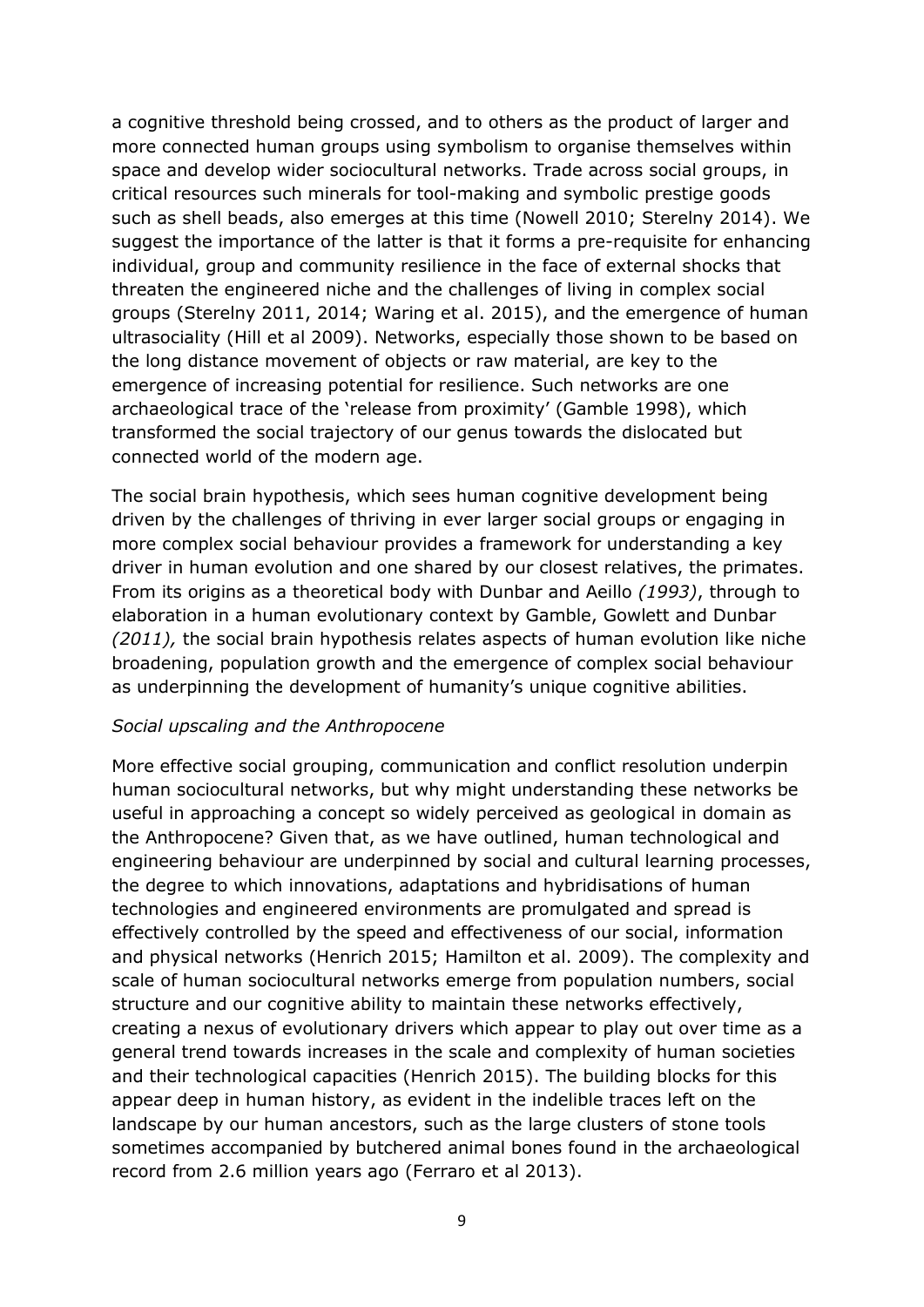The presence of these larger groupings, which have previously been described as concentrations or even caches of stone artefacts, sometimes away from areas of use (such as lake margins) or within preferred habitat areas (close to springs or sandy bottomed channels) may suggest a more complex behaviour. These groupings may have physically embodied human networks of movement and social-ecological interaction, which left the potential for feedback dynamics in terms that structure the behaviours of our ancestors further. Human systems which now act as a significant global force of nature are far more than simply the 'artificially' engineered structures we inhabit or the technologies we interact with (sensu Haff 2014), rather these structures are the material manifestations of the sociocultural niche which has underpinned human societies from their emergence at the end of the Pliocene (Ellis 2015). The anthroposphere, we argue, has evolutionary roots going back to the origins of our species, even if its effects on the Earth system may have only become glaringly obvious within the last 10,000 years or later.

As the human niche broadened in behaviourally modern humans of the Late Pleistocene, human individuals come to depend more and more on complex networks of social interaction and non-kin subsistence exchange for their survival and to do this at increasing spatial scales (Kaplan et al. 2009). This increasing dependence on social networks for subsistence has in turn enabled human societies to become increasingly specialized, complex, and hierarchical (Nolan and Lenski 2010, Chase-Dunn and Lerro 2013), with individuals specialized in different socially learned productive capacities cooperating with unrelated and often unknown individuals through long-distance exchange networks to accomplish complex tasks. One example is the production of complex tools, which might require the harvest of different component materials in distant areas, long-distance trade, and their integration into tools by skilled artisans in other areas. By specialization and exchange, it became possible for human individuals to subsist apart from direct interactions with ecosystems, with needs met through exchange networks of producers (i.e. farmers, fisherman), processors, providers (traders) and potentially many more specialists (tool makers) in complex and dynamic subsistence supply chains (Ellis 2015).

Ecosystem engineering and social exchange sustained growing populations, and these in turn, required increasingly productive ecosystem engineering practices and more extensive and powerful social networks to sustain them (Hamilton et al. 2009, Kaplan et al. 2009; Smith 2012; Ellis 2015). While the social networks of even the most complex hunter-gatherer societies cannot compare in scale or complexity to those of contemporary urban societies, they still served similar social functions in enabling and structuring essential cultural and material exchanges (Hamilton et al. 2009, Kaplan et al. 2009, Burnside et al. 2012, Brughmans 2013, Ortman et al. 2014). Long before the rise of agriculture and cities, the importance of social networks in structuring the processes of human survival and reproduction were already well established (Cowgill 2004, Hamilton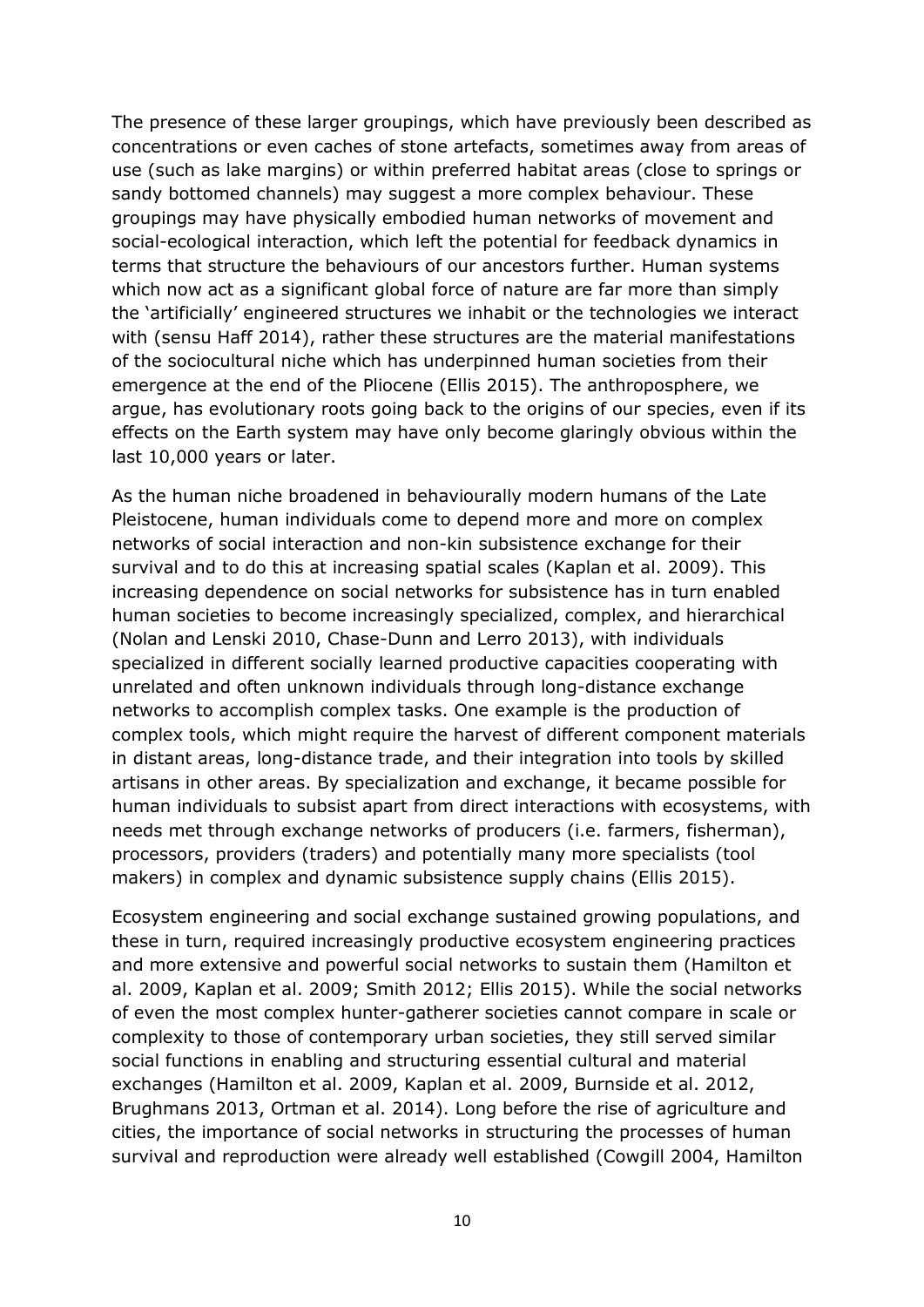et al. 2009, Kaplan et al. 2009, Feinman and Garraty 2010, Burnside et al. 2012, Brughmans 2013, Ortman et al. 2014).

Over time, as agricultural societies scaled up, the first cities emerged, increasing the concentration of human populations and wealth into central places entirely dependent on social networks to sustain them through trade across large regions (Smith 2004, Barbier 2010, Ortman et al. 2014, Smith 2014). The opportunities provided by cities increase with scale, and this has ultimately sustained longterm processes of urbanization that have shifted populations from the countryside into urban landscapes (Lambin et al. 2001, Klein Goldewijk et al. 2010, Bettencourt 2013, Smith 2014). Sustained societal upscaling and the increasing concentration of populations in urban settings dramatically increased the importance of social networks, their governance of global supply chains and their telecoupling of resource demands with ecosystem engineering across the planet (Grimm et al. 2008, Bruckner et al. 2012, Seto et al. 2012; Deville et al. 2016).

# **Scaling the Human Niche to Planetary Scale: Ultrasocial Engineering**

Tool makers, habitat engineers, social network engineers - humans are fundamentally engineers. But is this character and its associated traits an individual behaviour or is it an emergent social behaviour produced by cultures, social groups and societies? *Homo sapiens* individuals are better at communicating with each other than they are at individual problem solving; the most complex human behaviours are the self-organised emergent behaviours of social groups (Henrich 2015). The significant majority of human engineering effort in the Holocene has been invested in improving and enhancing communication amongst individual *Homo sapiens*, from forming early paths and activity nodes to settlements, sacred spaces, monuments and markets, and ultimately to the shipping, road, canal, railway, airline, telecommunications and internet infrastructure of today. This becomes even more apparent when thinking about the energy costs and urban infrastructure engineering required to support ever enhanced levels of human communication and connectivity. We can think here about the accelerating human flow towards becoming an urbanised species, from initially mobile niche acquirer, to the engineering of early settlements and on to today's mega-cities, vast urban conurbations and future smart cities. All of this is a core part of the same social upscaling drive, as in essence urbanisation is fundamentally about coming together to enhance interactivity, communication, and opportunity through economies of scale in materials, cultures, concentration and density (Bettencourt 2013). Substantial engineering efforts are invested in creating the built environment and the infrastructures that pull them together and sustain them, yet these structures are not the end in themselves.

The unprecedented engineering efforts of *Homo sapiens* have always been and will likely continue to focus on social engagement, communications and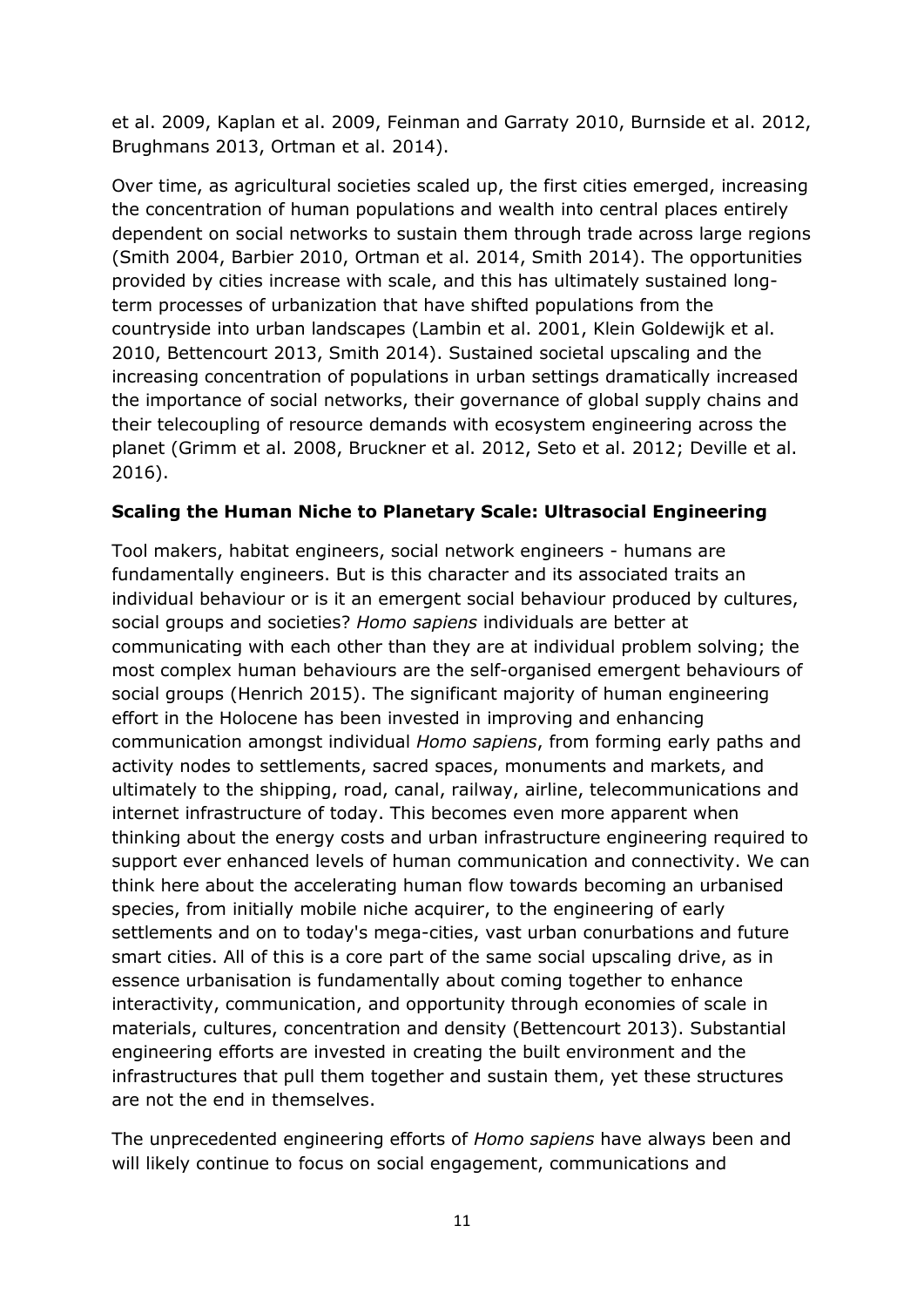exchange. Human engineering of ecosystems, tools, structures and infrastructures is ultrasocial engineering, the construction of a sociocultural niche of increasing scales that has ultimately produced an ever more intensely connected human social niche at global scale at the 'cost' of all else, including environmental degradation, climate change, resource depletion and species extinctions. It is time to stop thinking of the human niche as composed of places (the cave, house, flat, city, nation) and start thinking of it as world systems of interconnected societies across the physical Earth. The human niche is scaled more like a web than a nest.

The individual anatomy, cognition, behaviour and sociocultural frameworks of humans have emerged directly from deep evolutionary processes. This much is easy to grasp. What becomes harder to see is that the contemporary products of human society (modern urbanisation, industrialisation, agriculture, space exploration, digital technology, the internet of things) fundamentally reflect continuity with the deep evolutionary processes underpinning an ultrasocial, tool-assisted, ecosystem engineering population of apes. That the entire engineered context of human societies is, fundamentally, as much a product of evolution as a spider's web, a bird's nest, or more closely, a network of related termite mounds – stretching now across an entire planet. Since prehistory, humans have organised themselves in new and complex ways, increasing the scale of their engineering of land, seas, atmosphere, and of ecology too; the emergence of sociocultural niche construction and social network engineering at ever greater scales through the enabling behaviour of a tool making ape.

Are the defining characteristics of the Anthropocene then based on a dramatic global shift in the form and scale of these social processes? Or is this global transformation simply the playing out of a deeper evolutionary process? Is the Anthropocene just a recent snapshot of a long-term process of human social upscaling of niche construction from local to global and beyond?

To engage with the Anthropocene is to accept that the human sociocultural niche, dependent on social processes of engineering with deep Pleistocene roots, has now become the "great force of nature" capable of transforming the biological, atmospheric, oceanic, fluvial and geomorphological systems of planet Earth. To look to the individual and to human agency as a source of species wide behavioural change is ultimately too limited, as our global force as a species is culturally constructed and structurally maintained by the institutions and engineered environments that support our sociocultural networks. To sustain a thriving human population into the future will depend on sustaining Earth systems that can support increasing food production, healthy settlements, water and energy sourcing and the movement of people, goods and information (Henry and Vollan 2014). This will require even more robust and connected sociocultural networks to empower social groups and societies to adapt to the challenges of the 21st Century and beyond. This will in turn depend on the proven human capacity to continually re-evolve our social, ecological and material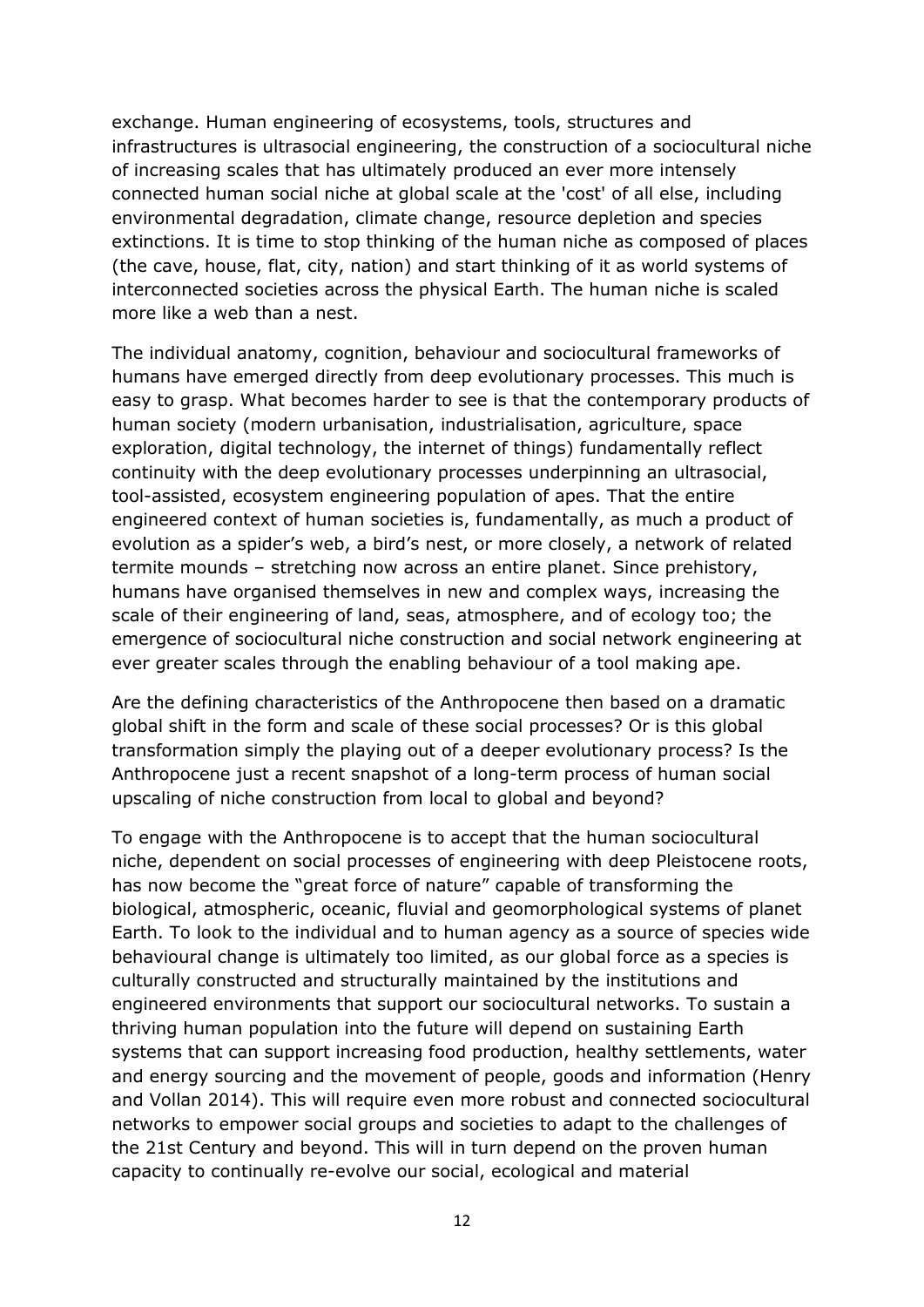infrastructures and networks so that they build on and with the wider planetary ecology they are now an integral part of.

# **Lessons for Sustainability and Resilience Building**

If human transformation of the Earth system results from ultrasocial engineering, how can this be directed onto pathways towards more positive outcomes for our species in the Anthropocene? Can an understanding of deeply rooted aspects of human behaviour inform our approach to engineering improvements in human-environment interaction? Taking a deep time view of the evolutionary pathway of *Homo sapiens* enables us to see the key driving characteristic of human sociality, rooted in the need for group survival, translated in the modern world into a fear of missing out on useful/social information and attaining a sense of worth from gaining immediate information and connectivity. At the centre of Anthropocene resilience building is effective communication and social networks - and what we have learnt is that these have always been central to human adaptation and evolution. From this fresh insight we can articulate more clearly focussed pathways for advancing human social learning, institution-building, and action in response to environmental risks to humanity and to nonhuman nature (Isbell and Loreau 2014; Schmidt 2017).

Societal resilience to the environmental challenges and risks of the Anthropocene is based on building local social awareness to hazards in a global context, reducing vulnerability, enhancing the capacity of communities to cope with shocks, ensuring critical services recover and function effectively, and learning and sharing knowledge gained to enable communities to bounce back better prepared. Harnessing the overwhelming human driver of social communication should be at the core of strategies and frameworks that aim to build community resilience and/or undertake adaptation of our built environment or engineered infrastructure.

It is anticipated that an additional 3 billion people will migrate into urban landscapes by 2050, taking the proportion of living humans urbanised to over 75% of the total global population, and over 95% of this movement is expected in the developing countries of Asia and sub-Saharan Africa where many will coalesce around existing, environmentally vulnerable sites. These include cities exposed to rising sea-levels and coastal storm surges, or sited in low lying river, lake, estuarine or deltaic plain settings susceptible to fluvial flooding, locations prone to drought or close to geological fault lines inducing earthquake activity. If the resilience of urban dwellers, many of whom will form an increasing trend of ageing populations, is not increased, the incidence of human disasters arising from extreme environmental events will grow along with these expansions. Ultrasocial engineering, connecting people together to solve problems socially, needs to be recognised as the cornerstone for Anthropocene adaptation.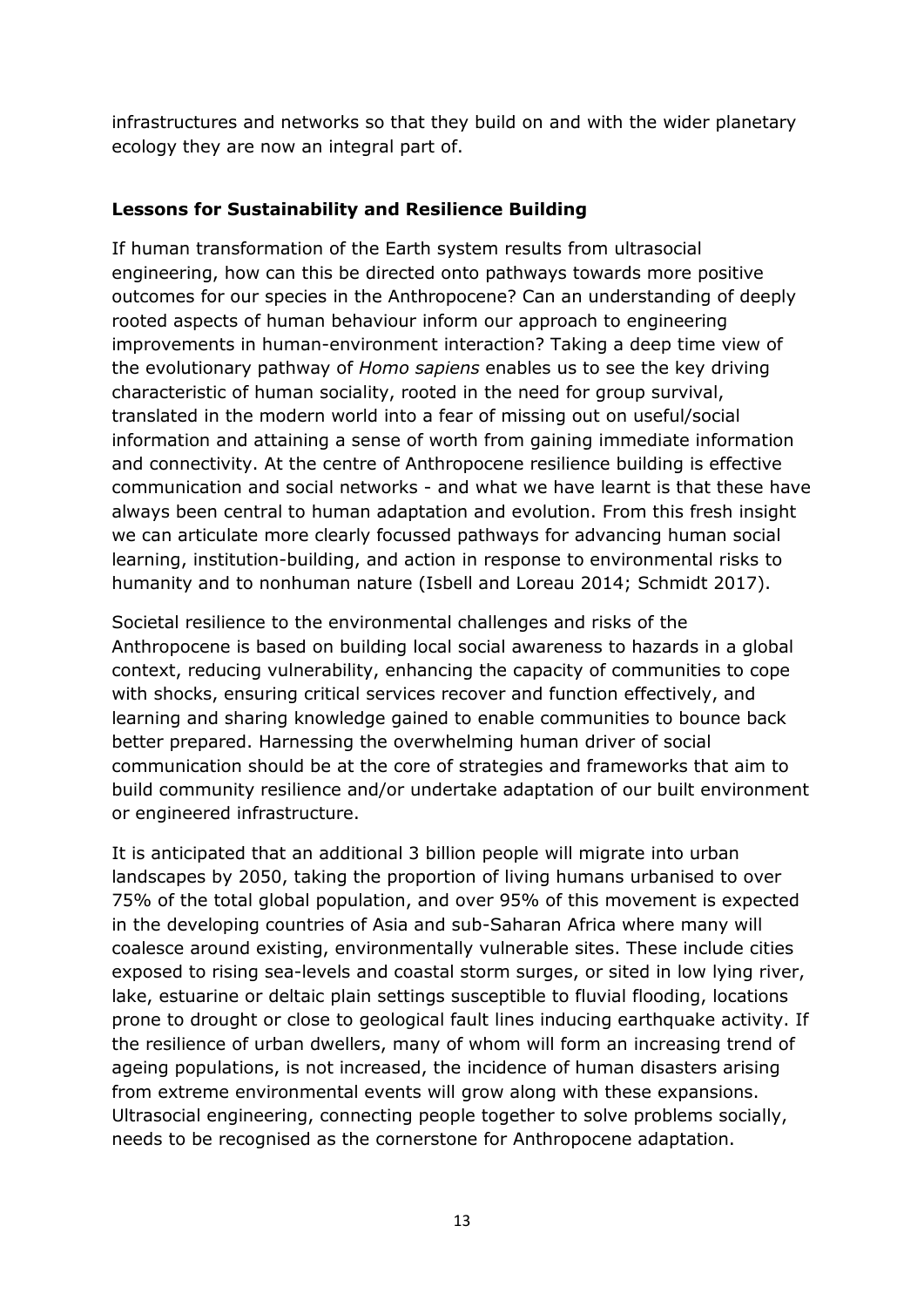Removing risk entirely, through physical engineering and technological interventions, is often mistaken as the basis of resilience, but this is not at its core. Rather, it is built on a principle that accepts that communities will need to respond to unpredictable events that cannot be planned for fully. It must therefore incorporate uncertainty into preparation activities and, we suggest, harness the characteristic of humans as socially networked allogenic engineers to cope with unknown potential situations. The foundations for building resilience is ensuring that communities, families and individuals are ready to take appropriate actions through planning for interruptions to 'normal' services, such as food, water and power, and are well informed both ahead of, and during, extreme events, and that individual and collective learning post-event is harnessed to drive adaptation in the future. Dense and networked human populations, connected together at neighbourhood, urban, regional and global scales, are already building new forms of community resilience to the unprecedented social and environmental challenges of the Anthropocene.

In the contemporary Anthropocene, with *Homo sapiens* becoming a largely urbanised species, communication is defining 'community'; social media, smart phones and internet connectivity of people and things are redefining conceptually the notion of 'communities', in that an individual's often limited 'physical' community is being replaced or extended by engagement in virtual communities that not only perform the functions of traditional communities, but are potentially more effective in the context of resilience. Is this what should be at the defining core of future smart cities? For example, New York City took to social media *en mass* during Superstorm Sandy in 2012 to instantly share photographs, videos and information that helped people cope with service interruptions and find help where help was needed; 3.5 million tweets were shared in one 24-hour period alone using the hashtag #Sandy. In Jakarta, passive real time data mining informs communities on flood events, building resilience by improving emergency response and decision making (Figure 2; Reeves 2015). The opportunity for individuals, social networks, emergency services, nonprofits and government agencies to show leadership in resilience building, by pushing against an open door and harnessing the fundamental social drivers of the Anthropocene, embedded deep in our evolutionary history, is clear; continuously strive to both optimise communication and extend human sociocultural networks across the anthroposphere.

# **Conclusion**

This paper examined processes of human-environment interaction and social change on long evolutionary timescales as a framework for understanding contemporary challenges of sustainability and resilience building in the Anthropocene. Such a framing is, in our view, essential to addressing the unprecedented environmental risks and social challenges of the 21<sup>st</sup> century, including climate change, sea level rise, extreme weather events, and an increasingly transformed biosphere.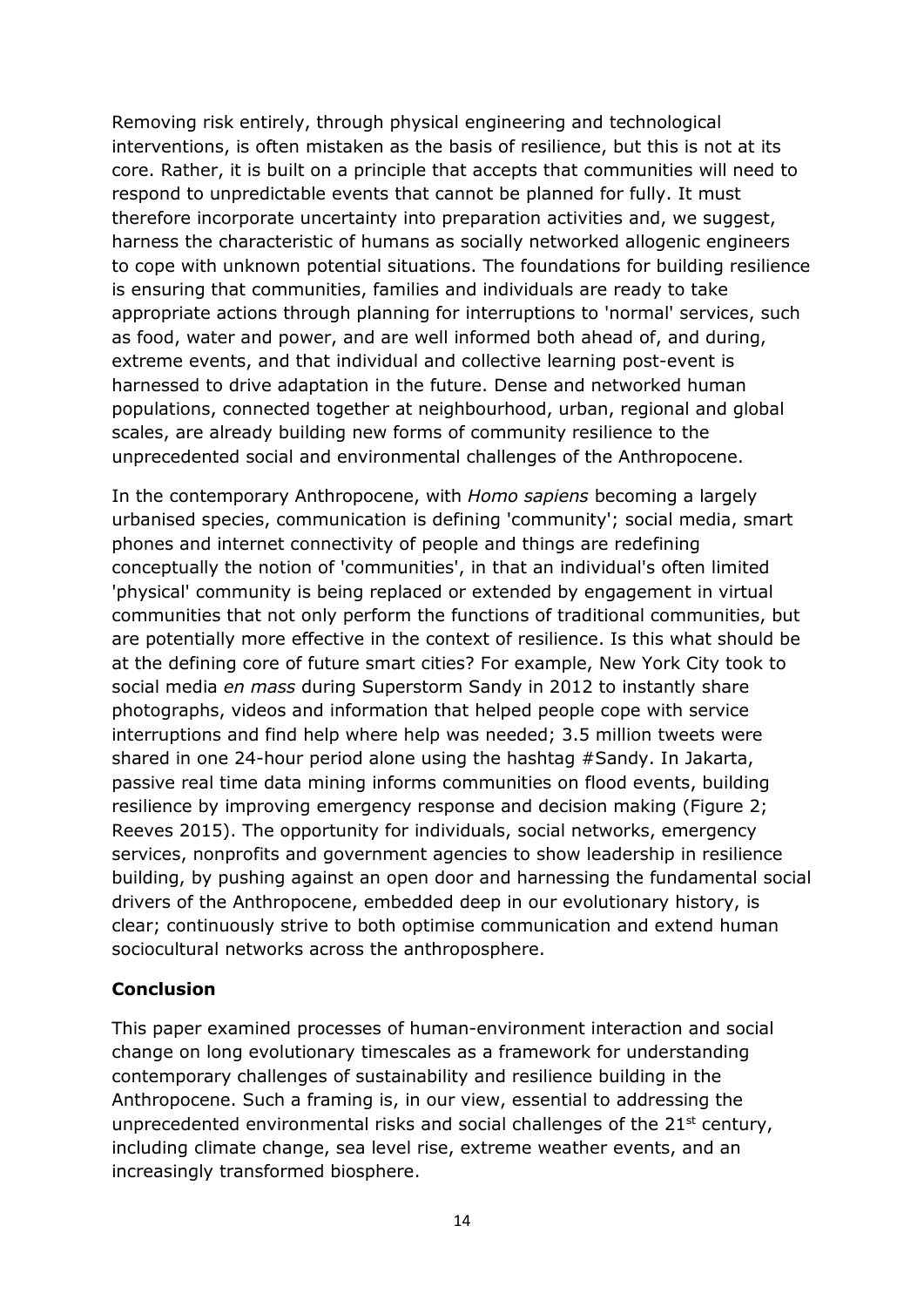Resilience building and human adaptation in the Anthropocene demands broader interdisciplinary understanding of humans as ultrasocial ecosystem engineers, who transform environments to sustain their social world. Current academic and professional silos are not helpful for understanding the human-environmental trajectories of the past or for addressing the unprecedented societal challenges of the Anthropocene. We must ultimately arrive at a perspective where the human world - the anthroposphere- functions a part of an Earth system that now works with us, not without us.

Whatever the scale of Earth's human transformation or its perceived negative impacts, the Anthropocene is no departure from a 'natural' planetary condition. Nevertheless, the evolution of Earth's first ultrasocial species has caused a new sphere of the Earth system to emerge. While this might represent an unprecedented stage in Earth's development, it is inherently part of this development, not separate from it. We humans have woven our webs and structures over evolutionary time by building on the same rules that direct all life on this planet. Our newly emerged planetary fluorescence is underpinned by networks of information and communication which afford our populations resilience across unprecedented social scales. It is time to consider how these networks can be extended and improved towards a more sustainable future trajectory for both humanity and nonhuman nature.

## **Funding**

The Authors have received no external funding in the production of this paper

#### **References**

Aiello, L. C. & Dunbar, R. I. (1993). Neocortex size, group size, and the evolution of language. Current Anthropology, 184-193.

Aiello, L. C. (1997). Brains and guts in human evolution: the expensive tissue hypothesis. Brazilian Journal of Genetics, 20.

Aiello, L. C., & Wheeler, P. (1995). The expensive-tissue hypothesis: the brain and the digestive system in human and primate evolution. Current anthropology, 199-221.

Anton S, Potts R and Aiello LC (2014) Evolution of early Homo: An integrated biological perspective. Science 4 (345). DOI: 10.1126/science. 1236828.

Aubert, M., Brumm, A., Ramli, M., Sutikna, T., Saptomo, E. W., Hakim, B., & Dosseto, A. (2014). Pleistocene cave art from Sulawesi, Indonesia. Nature,514(7521), 223-227.

Barbier, E.B. (2010) Scarcity and Frontiers: How Economies Have Developed Through Natural Resource Exploitation. Cambridge University Press.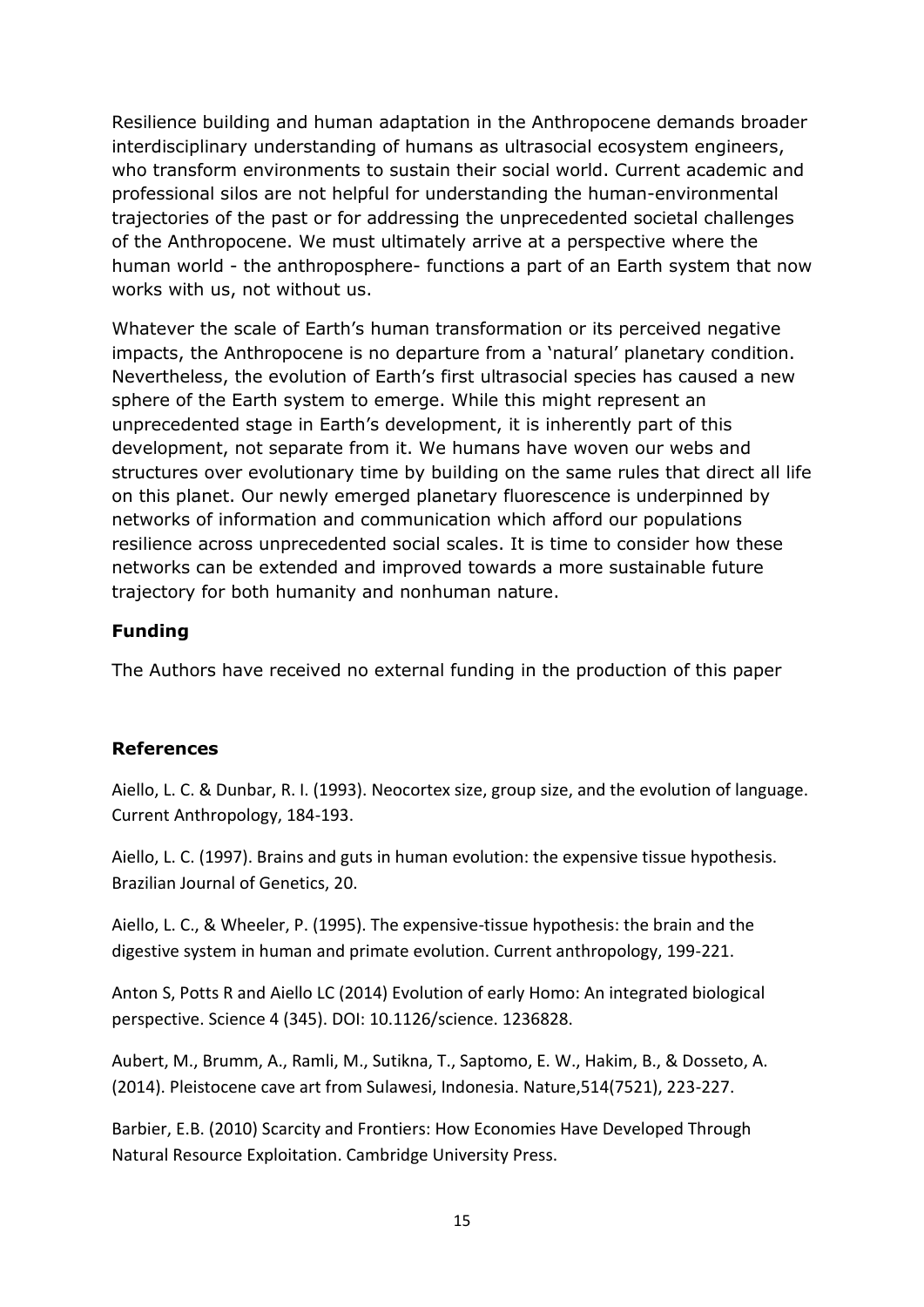Beck, B. B. (1980). Animal tool behavior: the use and manufacture of tools by animals. Garland STPM Pub

Bettencourt, L. M. A. 2013. The Origins of Scaling in Cities. Science 340:1438-1441.

Biermann F (2014) The Anthropocene: A governance perspective. *The Anthropocene Review* 1: 57-61.

Blumenschine, R. J., Bunn, H. T., Geist, V., Ikawa-Smith, F., Marean, C. W., Payne, & van der Merwe, N. J. (1987). Characteristics of an Early Hominid Scavenging Niche. Current anthropology, 383-407.

Bobe, R., & Behrensmeyer, A. K. (2004). The expansion of grassland ecosystems in Africa in relation to mammalian evolution and the origin of the genus Homo Palaeogeography, Palaeoclimatology, Palaeoecology,207(3), 399-420.

Boesch, C. (1991). Teaching among wild chimpanzees. Animal Behaviour,41(3), 530-532.

Boesch, C., & Boesch, H. (1990). Tool use and tool making in wild chimpanzees. Folia primatologica, 54(1-2), 86-99.

Boivin, N. L., M. A. Zeder, D. Q. Fuller, A. Crowther, G. Larson, J. M. Erlandson, T. Denham, and M. D. Petraglia. 2016. Ecological consequences of human niche construction: Examining long-term anthropogenic shaping of global species distributions. Proceedings of the National Academy of Sciences **113**:6388–6396.

Bourguignon, L., Sellami, F., Deloze, V., Sellier-Segard, N., Beyries, S., & Emery-Barbier, A. (2002). L'habitat moustérien de La Folie(Poitiers, Vienne): synthèse des premiers résultats. PALEO. Revue d'archéologie préhistorique, (14), 29-48.

Brown, K. S., Marean, C. W., Jacobs, Z., Schoville, B. J., Oestmo, S., Fisher, E. C., & Matthews, T. (2012). An early and enduring advanced technology originating 71,000 years ago in South Africa. Nature, 491(7425), 590-593.

Bruckner, M., S. Giljum, C. Lutz, and K. S. Wiebe. 2012. Materials embodied in international trade - Global material extraction and consumption between 1995 and 2005. Global Environmental Change 22:568-576.

Brughmans, T. (2013) Thinking Through Networks: A Review of Formal Network Methods in Archaeology. Journal of Archaeological Method and Theory 20, 623-662.

Burnside, W.R., Brown, J.H., Burger, O., Hamilton, M.J., Moses, M., Bettencourt, L.M.A. (2012) Human macroecology: linking pattern and process in big-picture human ecology. Biological Reviews 87, 194-208.

Chase-Dunn, C.K., Lerro, B. (2013) Social Change: Globalization from the Stone Age to the Present. Paradigm Publishers.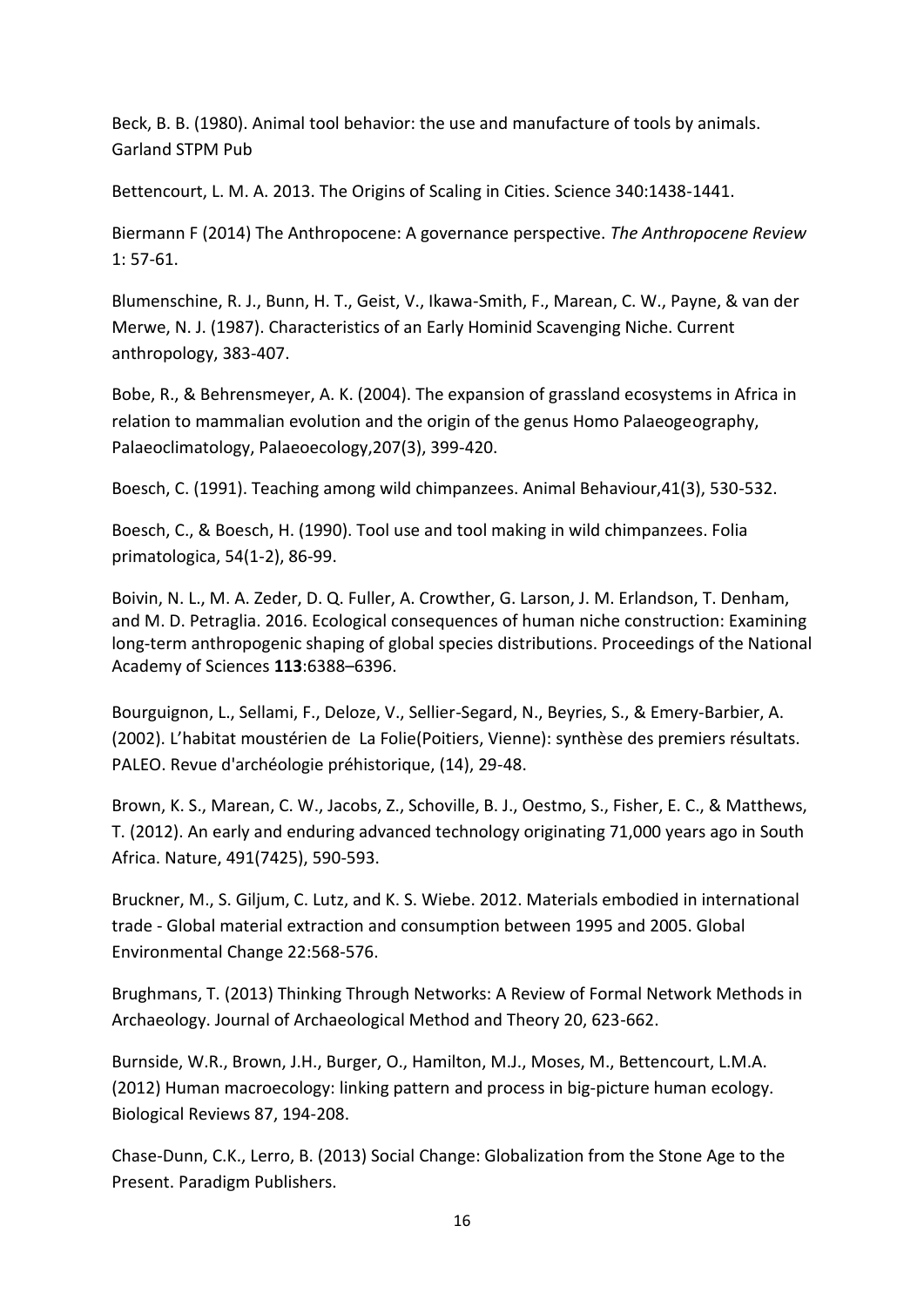Chu, W. 2009. A functional approach to Paleolithic open-air habitation structures. World Archaeology, 41(3), 348-362.

Clarke A (2000) Natural born cyborgs? Edge

Coward, F. and C. Gamble (2008) Big brains, small worlds; material culture and the evolution of the mind. Philosophical transactions of the Royal Society B , 363 ( 1499). pp. 1969-1980. ISSN 1471-2970

Cowgill, G.L. (2004) Origins and Development of Urbanism: Archaeological Perspectives. Annual Review of Anthropology 33, 525-549.

Delatorre C (2014) Human, cyborg, posthuman universe.

d'Errico, F., & Stringer, C. B. (2011). Evolution, revolution or saltation scenario for the emergence of modern cultures?. Philosophical Transactions of the Royal Society B: Biological Sciences, 366(1567), 1060-1069.

Deville, P., et al. (2016). "Scaling identity connects human mobility and social interactions." Proceedings of the National Academy of Sciences 113(26): 7047-7052.

Ellis, E. C. 2015. Ecology in an Anthropogenic Biosphere. Ecological Monographs 85:287– 331.

Ellis, E.C., Kaplan, J.O., Fuller, D.Q., Vavrus, S., Klein Goldewijk, K., Verburg, P.H. (2013) Used planet: A global history. Proceedings of the National Academy of Sciences 110, 7978-7985.

Ellis, E., M. Maslin, N. Boivin, and A. Bauer. 2016. Involve social scientists in defining the Anthropocene. Nature 540:192–193.

Emery, N. J., & Clayton, N. S. (2004). The mentality of crows: convergent evolution of intelligence in corvids and apes. science, 306(5703), 1903-1907.

Erwin, D.H. (2008) Macroevolution of ecosystem engineering, niche construction and diversity. Trends in Ecology & Evolution 23, 304-310.

Feinman, G.M., Garraty, C.P. (2010) Preindustrial Markets and Marketing: Archaeological Perspectives. Annual Review of Anthropology 39, 167-191.

Ferraro, J. V., Plummer, T. W., Pobiner, B. L., Oliver, J. S., Bishop, L. C., Braun, D. R., Ditchfield, P. & Potts, R. (2013). Earliest archaeological evidence of persistent hominin carnivory. PloS one, 8(4), e62174.

Fuller, D. Q. 2010. An Emerging Paradigm Shift in the Origins of Agriculture. General Anthropology **17**:1-12.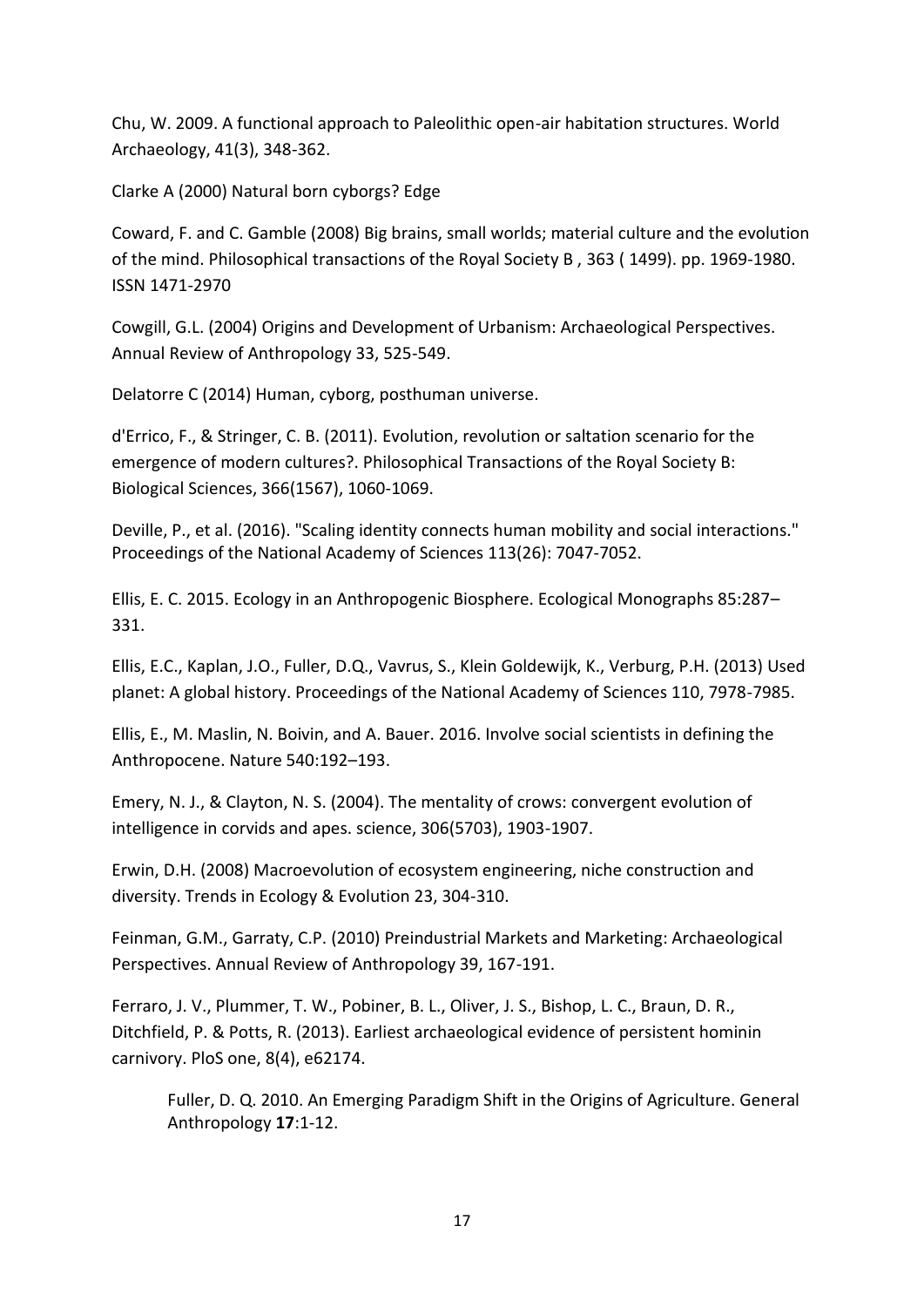Gamble, C. (1998). Palaeolithic Society and the Release from Proximity: A Network Approach to Intimate Relations. World Archaeology, 29(3), 426-449.

Gamble, C., Gowlett, J., & Dunbar, R. (2011). The social brain and the shape of the Palaeolithic. Cambridge Archaeological Journal, 21(01), 115-136.Leakey, M. G., Spoor, F., Dean, M. C., Feibel, C. S., Antón, S. C., Kiarie, C., &

Gillings, M. R., M. Hilbert, and D. J. Kemp. 2016. Information in the Biosphere: Biological and Digital Worlds. Trends in Ecology & Evolution. In press

Goebel, T., Waters, M. R., & O'Rourke, D. H. (2008). The late Pleistocene dispersal of modern humans in the Americas. science, 319(5869), 1497-1502.

Grimm, N. B., S. H. Faeth, N. E. Golubiewski, C. L. Redman, J. Wu, X. Bai, and J. M. Briggs. 2008. Global Change and the Ecology of Cities. Science 319:756-760.

Gutiérrez-Zugasti, I., Cuenca-Solana, D., del Río, P. R., Muñoz, E., Santamaría, S., & Morlote, J. M. (2013). The role of shellfish in hunter–gatherer societies during the Early Upper Palaeolithic: A view from El Cuco rockshelter, northern Spain. Journal of Anthropological Archaeology, 32(2), 242-256.

Haff P (2014) Humans and technology in the Anthropocene: Six rules. *The Anthropocene Review* 1: 126-136.

Hamilton, M.J., Burger, O., DeLong, J.P., Walker, R.S., Moses, M.E., Brown, J.H. (2009) Population stability, cooperation, and the invasibility of the human species. Proceedings of the National Academy of Sciences 106, 12255-12260.

Harari YN (2014) *Sapiens: A Brief History of Mankind.* London: Harvill Secker.

Harmand, S., Lewis, J.E., Feibel, C.S., Lepre, C.J., Prat, S., Lenoble, A., Boës, X., Quinn, R.L., Brenet, M., Arroyo, A. and Taylor, N., 2015. 3.3-million-year-old stone tools from Lomekwi 3, West Turkana, Kenya. *Nature*,*521*(7552), pp.310-315.

Head L (2014) Contingencies of the Anthropocene: Lessons from the 'Neolithic'. *The Anthropocene Review* 1: 113-125.

Henrich, J. 2015. The Secret of Our Success: How Culture Is Driving Human Evolution, Domesticating Our Species, and Making Us Smarter. Princeton University Press.

*Henry, A.D., Vollan, B. (2014) Networks and the Challenge of Sustainable Development. Annual Review of Environment and Resources 39, 583-610.*

Henry, D. O., Hall, S. A., Hietala, H. J., Demidenko, Y. E., Usik, V. I., Rosen, A. M., & Thomas, P. A. (1996). Middle Paleolithic behavioral organization: 1993 excavation of Tor Faraj, southern Jordan. Journal of Field Archaeology, 23(1), 31-53.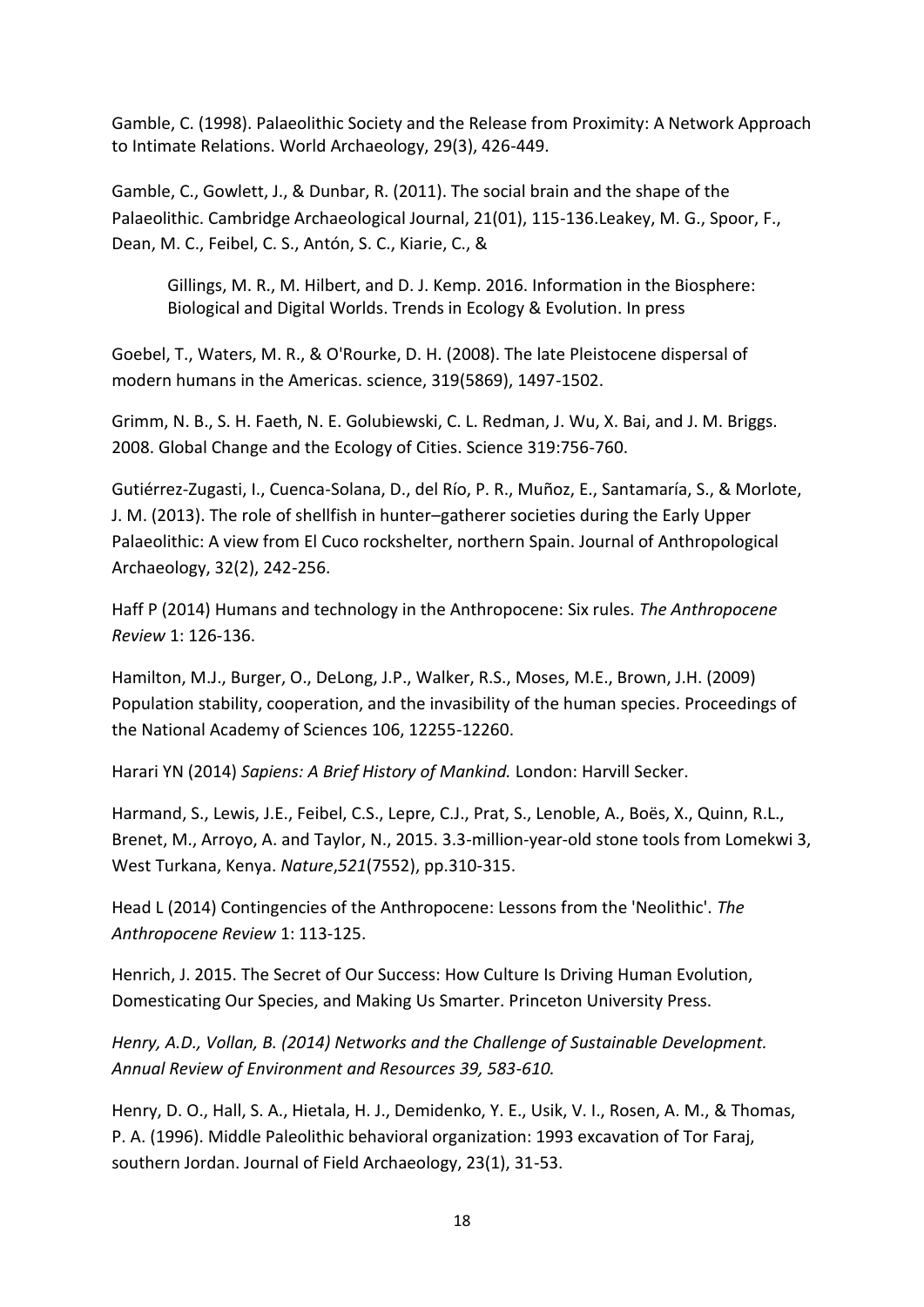Henshilwood, C. S., d'Errico, F., Van Niekerk, K. L., Coquinot, Y., Jacobs, Z., Lauritzen, S. E. & García-Moreno, R. (2011). A 100,000-year-old ochre-processing workshop at Blombos Cave, South Africa. Science, 334(6053), 219-222.

Hill, K., M. Barton, and A. M. Hurtado. 2009. The emergence of human uniqueness: Characters underlying behavioral modernity. Evolutionary Anthropology: Issues, News, and Reviews 18:187-200.

Iakovleva, L. (2014). The architecture of mammoth bone circular dwellings of the Upper Palaeolithic settlements in Central and Eastern Europe and their socio-symbolic meanings. Quaternary International.

Isaac, G., 1978. The food-sharing behavior of protohuman hominids. Scientific American.

Isbell, F., Loreau, M. (2014) Sustainability of Human Ecological Niche Construction. Ecology and Society 19.

Jones CG, Lawton JH and Shachak M (1994) Organisms as ecosystem engineers. *Oikos* 69: 373-386.

Jones, C.G., Lawton, J.H., Shachak, M. (1994) Organisms as ecosystem engineers. Oikos 69, 373-386.

Kaplan, H.S., Hooper, P.L., Gurven, M. (2009) The evolutionary and ecological roots of human social organization. Philosophical Transactions of the Royal Society B: Biological Sciences 364, 3289-3299.

Kirch, P.V. (2005) Archaeology and Global Change: The Holocene Record. Annual Review Of Environment And Resources 30, 409.

Klein Goldewijk, K., A. Beusen, and P. Janssen. 2010. Long-term dynamic modeling of global population and built-up area in a spatially explicit way: HYDE 3.1. The Holocene 20:565-573.

Lackner KS and Wendt CH (1995) Exponential Growth of Large Self-Replicating Machine Systems. *Mathematical Computer Modelling* 21 (10): 55-81.

Lambin, E. F., B. L. Turner, H. J. Geist, S. B. Agbola, A. Angelsen, J. W. Bruce, O. T. Coomes, R. Dirzo, G. Fischer, C. Folke, P. S. George, K. Homewood, J. Imbernon, R. Leemans, X. B. Li, E. F. Moran, M. Mortimore, P. S. Ramakrishnan, J. F. Richards, H. Skanes, W. Steffen, G. D. Stone, U. Svedin, T. A. Veldkamp, C. Vogel, and J. C. Xu. 2001. The causes of land-use and landcover change: moving beyond the myths. Global Environmental Change-Human And Policy Dimensions 11:261-269.

Langejans, G. H., van Niekerk, K. L., Dusseldorp, G. L., & Thackeray, J. F. (2012). Middle Stone Age shellfish exploitation: Potential indications for mass collecting and resource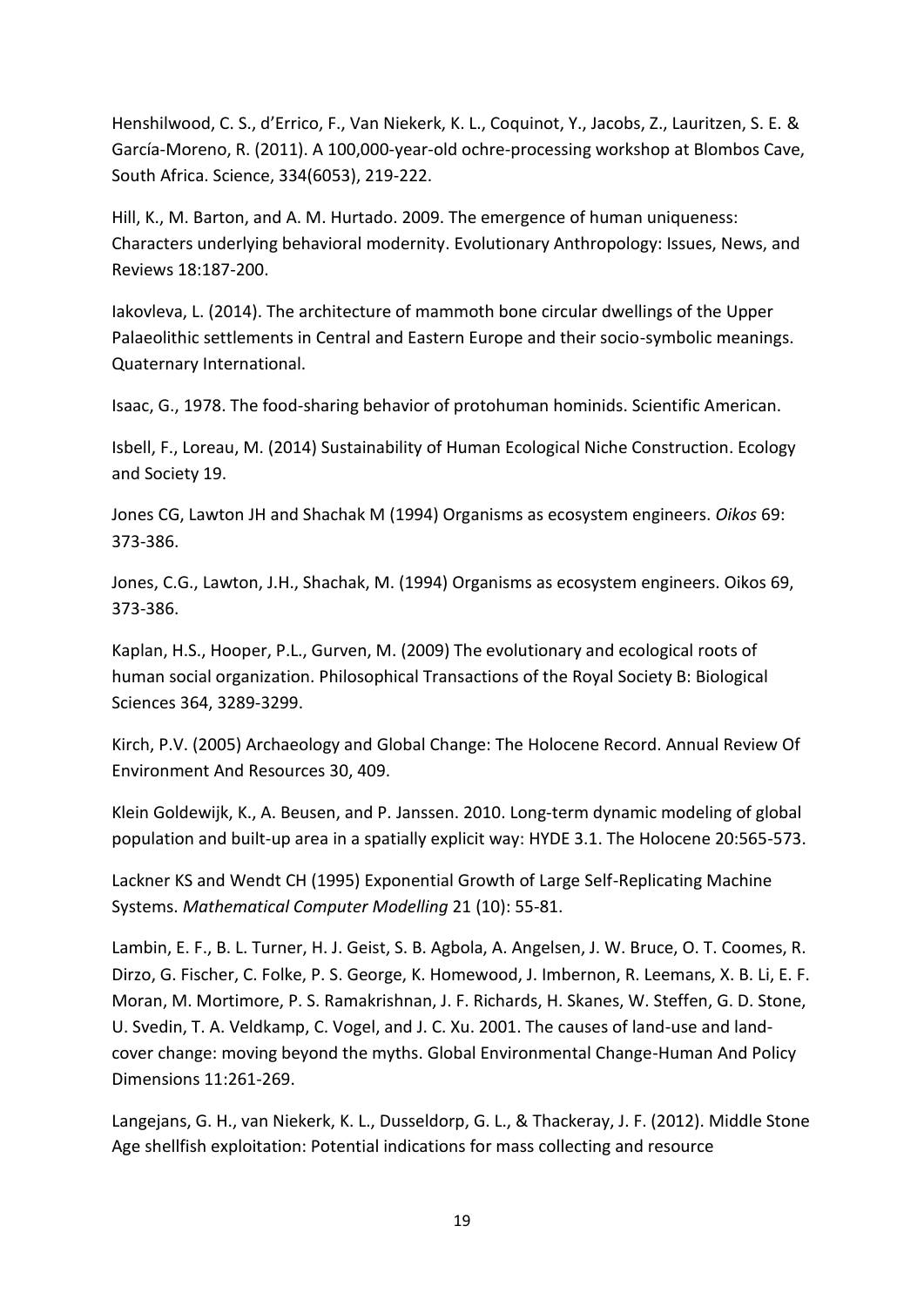intensification at Blombos Cave and Klasies River, South Africa. Quaternary International, 270, 80-94.

Leakey, L. N. (2012). New fossils from Koobi Fora in northern Kenya confirm taxonomic diversity in early Homo. Nature, 488 (7410), 201-204.

Levin, N. E., Quade, J., Simpson, S. W., Semaw, S., & Rogers, M. (2004). Isotopic evidence for Plio–Pleistocene environmental change at Gona, Ethiopia. Earth and Planetary Science Letters, 219(1), 93-110.

Lewis, S. L., and M. A. Maslin. 2015. Defining the Anthropocene. Nature **519**:171- 180.

Lycett, S. J., Collard, M., & McGrew, W. C. (2009). Cladistic analyses of behavioural variation in wild Pan troglodytes: exploring the chimpanzee culture hypothesis. Journal of Human Evolution, 57(4), 337-349.

Lyons, T.W., Reinhard, C.T., Planavsky, N.J. (2014) The rise of oxygen in Earth/'s early ocean and atmosphere. Nature 506, 307-315.

Malm A and Hornborg A (2014) The geology of mankind? A critique of the Anthropocene narrative. *The Anthropocene Review* 1: 62-69.

Marzke, M. W. (1997). Precision grips, hand morphology, and tools. American Journal of Physical Anthropology, 102(1), 91-110.

Matsuzawa, T. (2001). Primate foundations of human intelligence: a view of tool use in nonhuman primates and fossil hominids (pp. 3-25). Springer Japan.

Matthews, B., De Meester, L., Jones, C.G., Ibelings, B.W., Bouma, T.J., Nuutinen, V., de Koppel, J.v., Odling-Smee, J. (2014) Under niche construction: an operational bridge between ecology, evolution, and ecosystem science. Ecological Monographs 84, 245-263.

McGrew, W. C. (2004). The cultured chimpanzee: reflections on cultural primatology. Cambridge University Press.

McNabb, J. 1989. Sticks and stones: A possible experimental solution to the question of how the Clacton spear point was made. In Proceedings of the Prehistoric Society, vol. 55, no. 19895, pp. 251-271. Cambridge University Press,

Mesoudi, A., A. Whiten, and K. N. Laland. 2006. Towards a unified science of cultural evolution. Behavioral and Brain Sciences **29**:329-347.

Nolan, P., Lenski, G.E. (2010) Human Societies: An Introduction to Macrosociology, 11th ed. Paradigm Publishers.

Nowell, A. (2010) Defining Behavioral Modernity in the Context of Neandertal and Anatomically Modern Human Populations. Annual Review of Anthropology 39, 437-452.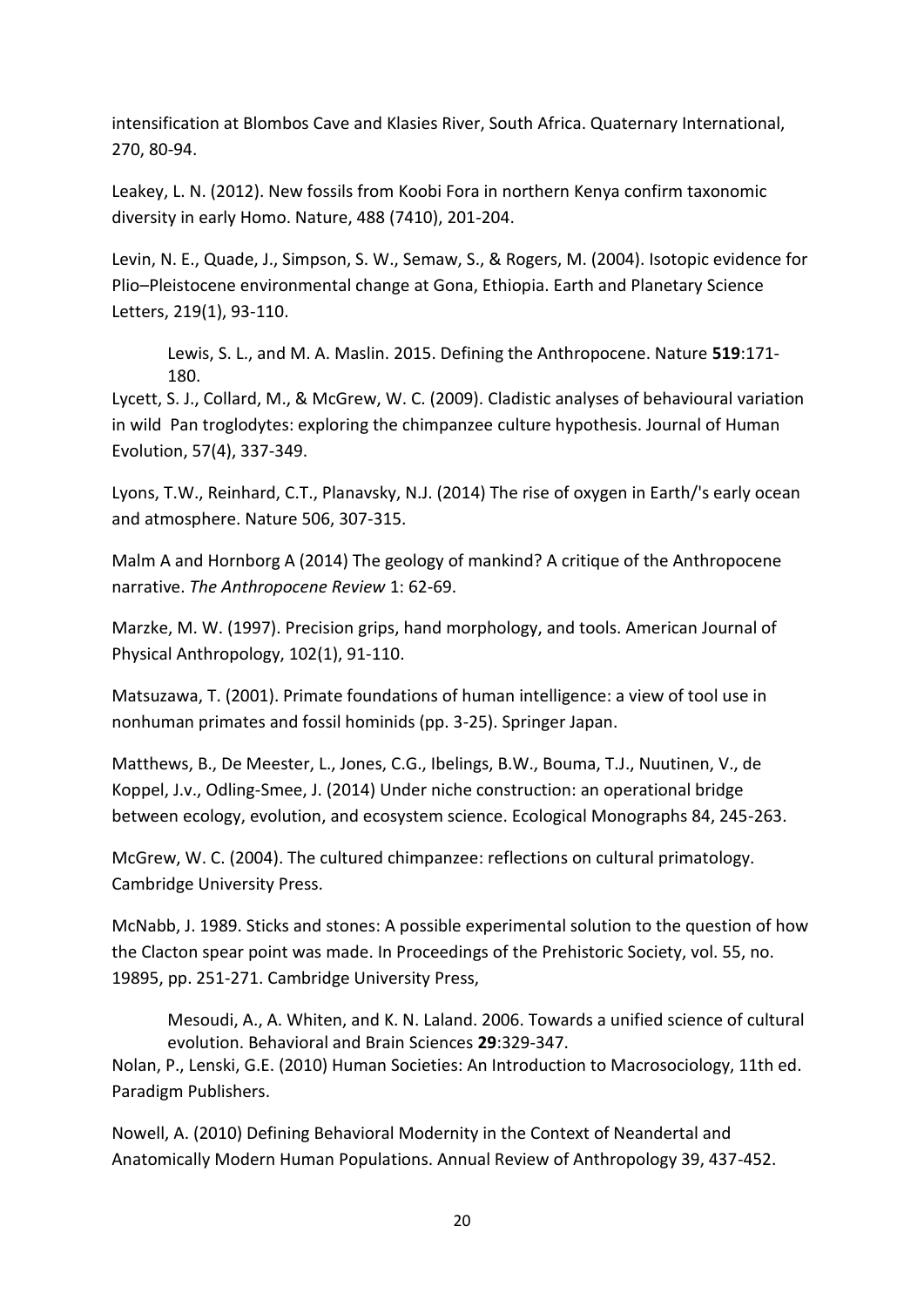Odling-Smee FJ, Laland KN and Feldman MW (1995) Niche Construction. *The American Naturalist* 147 (4): 641-648.

Odling-Smee, F.J., Laland, K.N., Feldman, M.W. (2003) Niche Construction: The Neglected Process in Evolution. Princeton University Press.

Ortman, S., Cabaniss, A., Sturm, J., Bettencourt, L., (2014) Settlement Scaling and Increasing Returns in an Ancient Society.

Parfitt, Simon A., Nick M. Ashton, Simon G. Lewis, Richard L. Abel, G. Russell Coope, Mike H. Field, Rowena Gale and C. Stringer. 2010 "Early Pleistocene human occupation at the edge of the boreal zone in northwest Europe." Nature 466, no. 7303 : 229-233.

Pettitt, P. B. (1997). High resolution Neanderthals? Interpreting middle palaeolithic intrasite spatial data. World archaeology, 29(2), 208-224.

Richerson, P. J., and R. Boyd. 2005. Not By Genes Alone: How Culture Transformed Human Evolution. University of Chicago Press.

Potts, R., 1988. Early Hominid Activities at Olduvai. Aldine Transaction.

Pope, M.I., 2002. The significance of biface-rich assemblages: An examination of behavioural controls on lithic assemblage formation in the Lower Palaeolithic (Doctoral dissertation, University of Southampton).

Pope, M.I. and Roberts, M.B., 2005. Observations on the relationship between Palaeolithic individuals and artefact scatters at the Middle Pleistocene site of Boxgrove, UK. Routledge.

Roberts, M. B., & Parfitt, S. A. 1999. Boxgrove: A Middle Pleistocene Hominid Site at Eartham Quarry, Boxgrove, West Sussex. English Heritage.

Roebroeks, W., & Villa, P. (2011). On the earliest evidence for habitual use of fire in Europe. Proceedings of the National Academy of Sciences, 108(13), 5209-5214.

Schick, K., 1992. Geoarchaeological analysis of an Acheulean site at Kalambo Falls, Zambia. Geoarchaeology, 7(1), pp.1-26.

Schmidt, J. J. 2017. Social learning in the Anthropocene: Novel challenges, shadow networks, and ethical practices. Journal of Environmental Management 193:373-380.

Semaw, S., Rogers, M. J., Quade, J., Renne, P. R., Butler, R. F., Dominguez-Rodrigo, M., ... & Simpson, S. W. (2003). 2.6-Million-year-old stone tools and associated bones from OGS-6 and OGS-7, Gona, Afar, Ethiopia. Journal of Human Evolution, 45(2), 169-177.

Seto, K. C., A. Reenberg, C. G. Boone, M. Fragkias, D. Haase, T. Langanke, P. Marcotullio, D. K. Munroe, B. Olah, and D. Simon. 2012. Urban land teleconnections and sustainability. Proceedings of the National Academy of Sciences 109:7687-7692.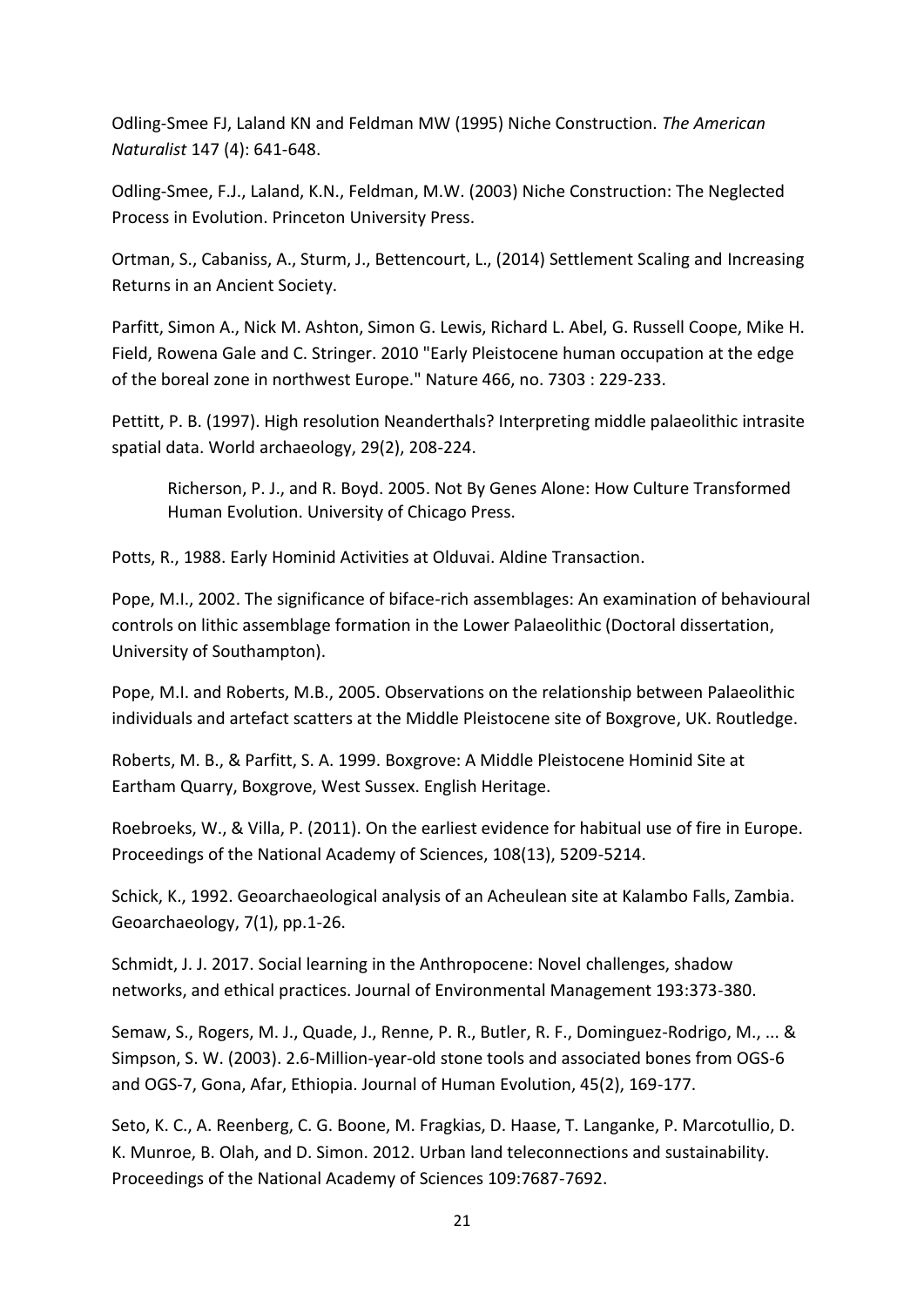McPherron, S.P., Alemseged, Z., Marean, C.W., Wynn, J.G., Reed, D., Geraads, D., Bobe, R. and Béarat, H.A., 2010. Evidence for stone-tool-assisted consumption of animal tissues before 3.39 million years ago at Dikika, Ethiopia. Nature, 466(7308), pp.857-860.

Smith, B.D. (2012) A Cultural Niche Construction Theory of Initial Domestication. Biological Theory 6, 260-271.

Smith, B.D., Zeder, M.A. (2013) The Onset of the Anthropocene. Anthropocene 4, 8–13.

Smith, M. E. 2004. The Archaeology of Ancient State Economies. Annual Review of Anthropology 33:73-102.

Smith, M. L. 2014. The Archaeology of Urban Landscapes. Annual Review of Anthropology 43:307-323.

Sterelny, K. (2011) From hominins to humans: how sapiens became behaviourally modern. Philosophical Transactions of the Royal Society B: Biological Sciences 366, 809-822.

Sterelny, K. (2014) A Paleolithic Reciprocation Crisis: Symbols, Signals, and Norms. Biological Theory 9, 65-77.

Sterelny, K. 2011. From hominins to humans: how sapiens became behaviourally modern. Philosophical Transactions of the Royal Society B: Biological Sciences 366:809-822.

Svoboda, J., Hladilová, Š., Horáček, I., Kaiser, J., Králík, M., Novák, J., ... & Zikmund, T. (2014). Dolní Věstonice IIa: Gravettian microstratigraphy, environment, and the origin of baked clay production in Moravia. Quaternary International.

Trinkaus, E., Buzhilova, A. P., Mednikova, M. B., & Dobrovolskaya, M. V. (2014). The People of Sunghir: Burials, Bodies, and Behavior in the Earlier Upper Paleolithic. Oxford University Press.

Ungar, P. S. (2012). Dental evidence for the reconstruction of diet in African early Homo. Current Anthropology, 53(S6), S318-S329.

Waring, T. M., M. A. Kline, J. S. Brooks, S. H. Goff, J. Gowdy, M. A. Janssen, P. E. Smaldino, and J. Jacquet. 2015. A multilevel evolutionary framework for sustainability analysis. Ecology and Society 20:34.

Waters, C. N., J. Zalasiewicz, C. Summerhayes, A. D. Barnosky, C. Poirier, A. Galuszka, A. Cearreta, M. Edgeworth, E. C. Ellis, M. Ellis, C. Jeandel, R. Leinfelder, J. R. McNeill, D. d. Richter, W. Steffen, J. Syvitski, D. Vidas, M. Wagreich, M. Williams, A. Zhisheng, J. Grinevald, E. Odada, N. Oreskes, and A. P. Wolfe. 2016. The Anthropocene is functionally and stratigraphically distinct from the Holocene. Science 351:aad2622.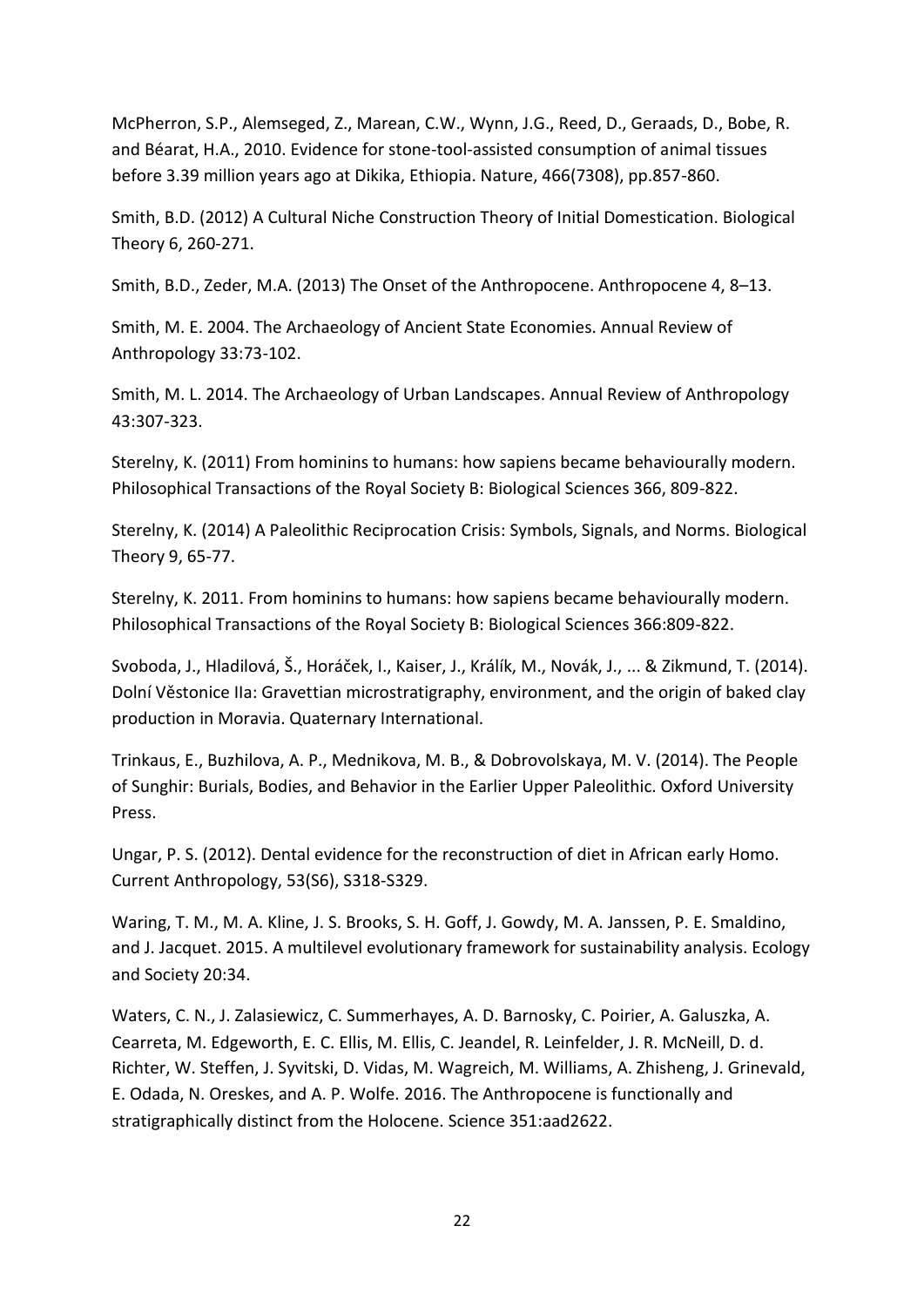White, M. J. 2006. Things to do in Doggerland when you're dead: surviving OIS3 at the northwestern-most fringe of Middle Palaeolithic Europe. World Archaeology, 38(4), 547- 575.

Zalasiewicz J, Williams M, Waters CN, Barnosky D and Haff P (2014) The technofossil record of humans. *The Anthropocene Review* 1: 34-43.

Zalasiewicz, J., Crutzen, P.J., Steffen, W., (2012) The Anthropocene, in: Gradstein, F.M., Ogg, J.G., Schmitz, M., Ogg, G. (Eds.), The Geologic Time Scale 2012 2-Volume Set. Elsevier Science, pp. 1033-1040.

Zeder, M. A. 2016. Domestication as a model system for niche construction theory. Evolutionary Ecology **30**:325-348.

Figure List

Figure 1: Evolution of increasing scales of social networking indicated by changes in human biology (cranial capacity), lithic technology, niche construction and communications. Increasing scales of human sociocultural niche construction are indicated by changes in material culture and engineered landscapes.

Figure 2: Shared social spaces, at two very different scales of evolutionary time and space, functioning to build information networks and resilient communties. (a) Shows a Middle Pleistocene horse butchery site from Boxgrove dating to 480,000 years ago. The white and red dots represent fragments of stone artifact and horse bone respectively, the lines show connections between the artifacts established by refitting and movement of people between activity areas. The contours show intensity of tools using activity at particular locations indicated by micro-artifacts. For a few hours this site, only 12m across was the scene of intense social interaction and food sharing, the hominin social focus on the site protecting the carcass from other predators (Pope 2002; Roberts and Parfitt 1999). (b) Contemporary Kuala Lumpur, Malaysia. The map shows social media sharing across Paris produced and shared by Eric Fischer on Flickr [\(https://www.flickr.com/photos/walkingsf/5925795773/in/photostream/\).R](https://www.flickr.com/photos/walkingsf/5925795773/in/photostream/)ed dots are locations of Flickr pictures. Blue dots are locations of Twitter tweets. White dots are locations that have been posted to both. While the spatial scales and duration of interactions are very different, the creation of networks and their